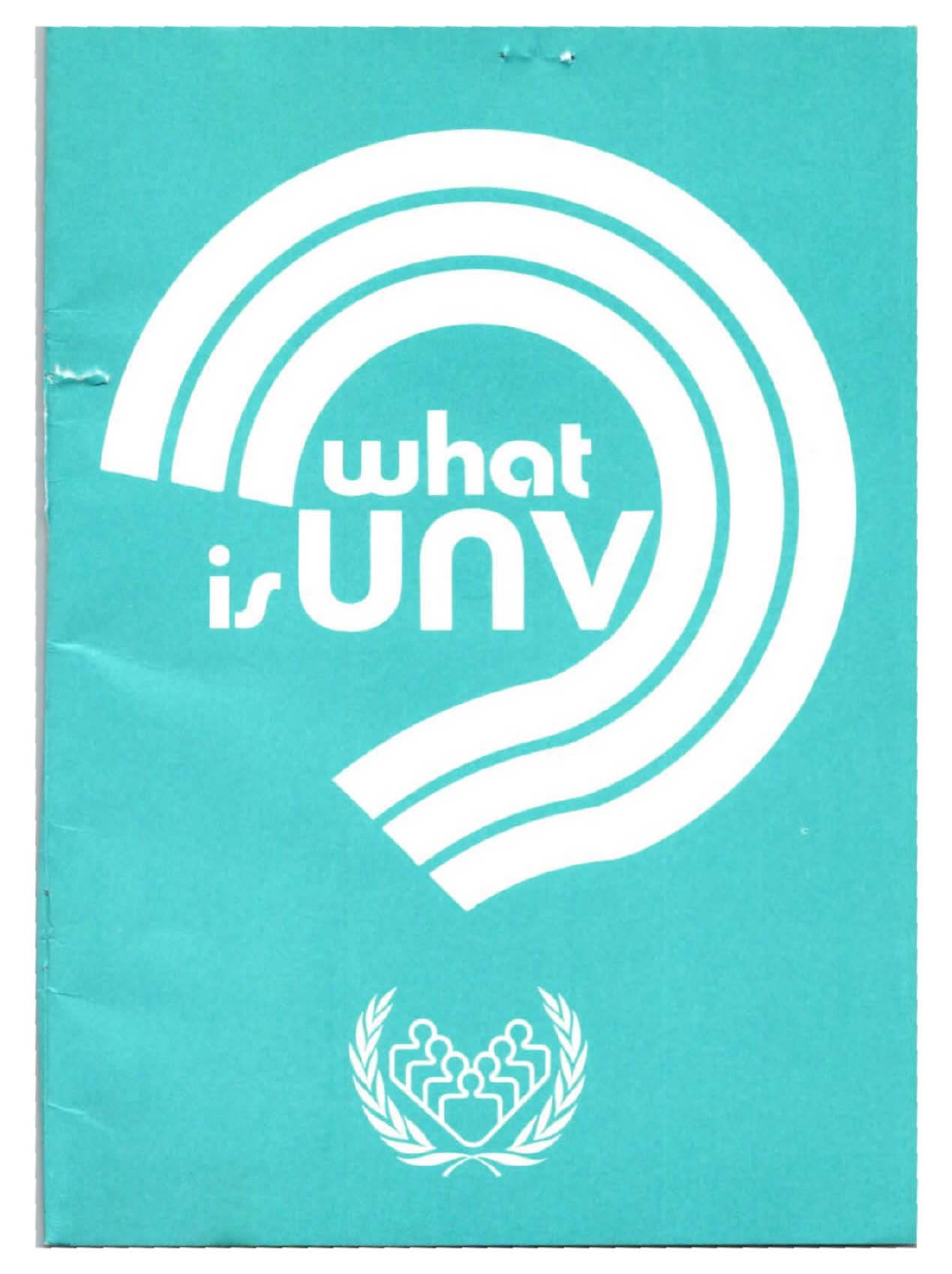## **what i,unv**





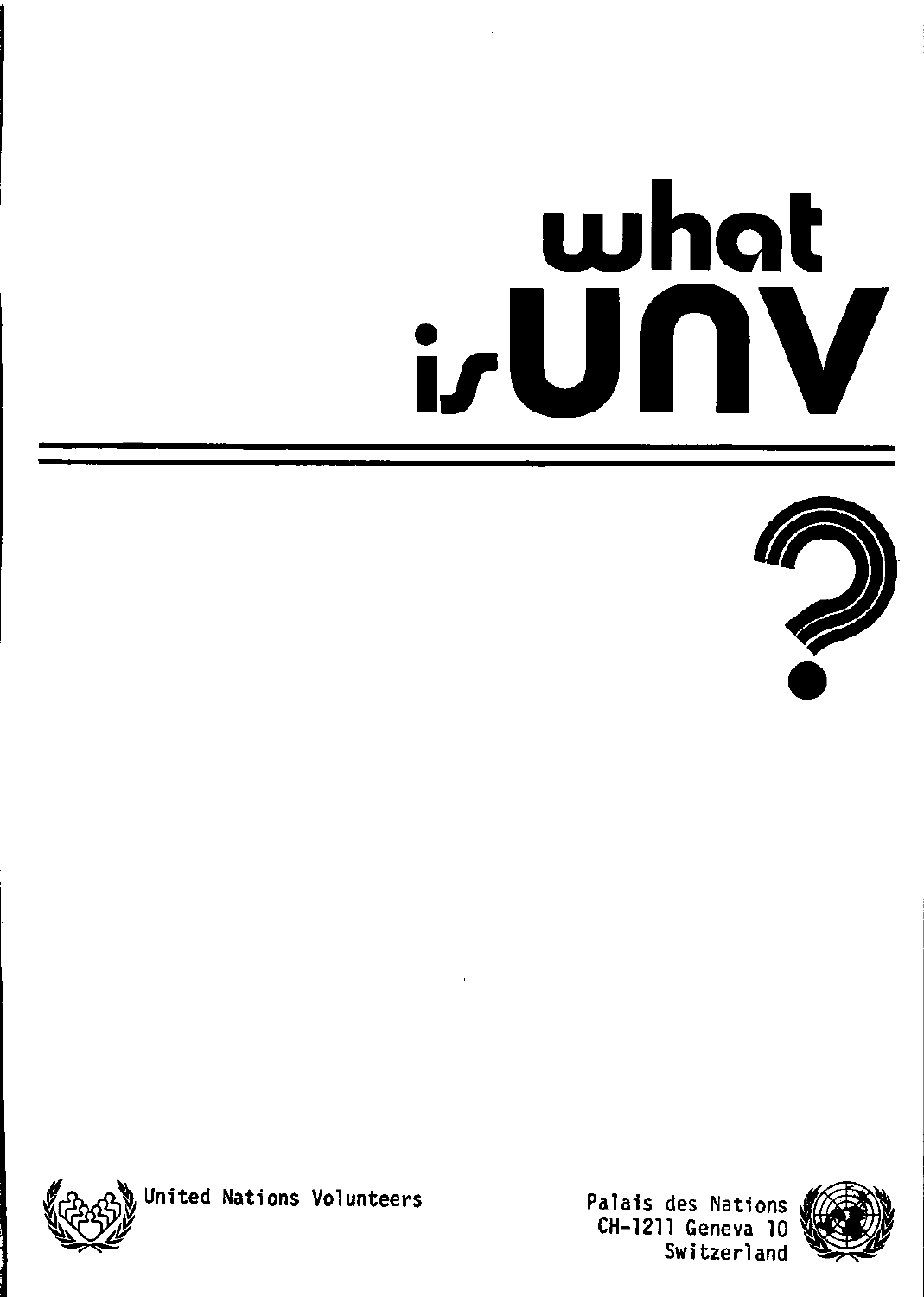## CONTENTS

| HISTORICAL BACKGROUND AND<br>ORGANIZATIONAL STRUCTURE                                |    |
|--------------------------------------------------------------------------------------|----|
| <b>MAJOR OBJECTIVES</b>                                                              |    |
| UNV ACTIVITIES                                                                       | 8  |
| UNV'S GROWTH, CURRENT SITUATION<br><b>AND FUTURE</b>                                 | 22 |
| APPENDIX: REPRESENTATIVE LISTING<br>OF UNV PROFESSIONAL AND<br>FUNCTIONAL CATEGORIES |    |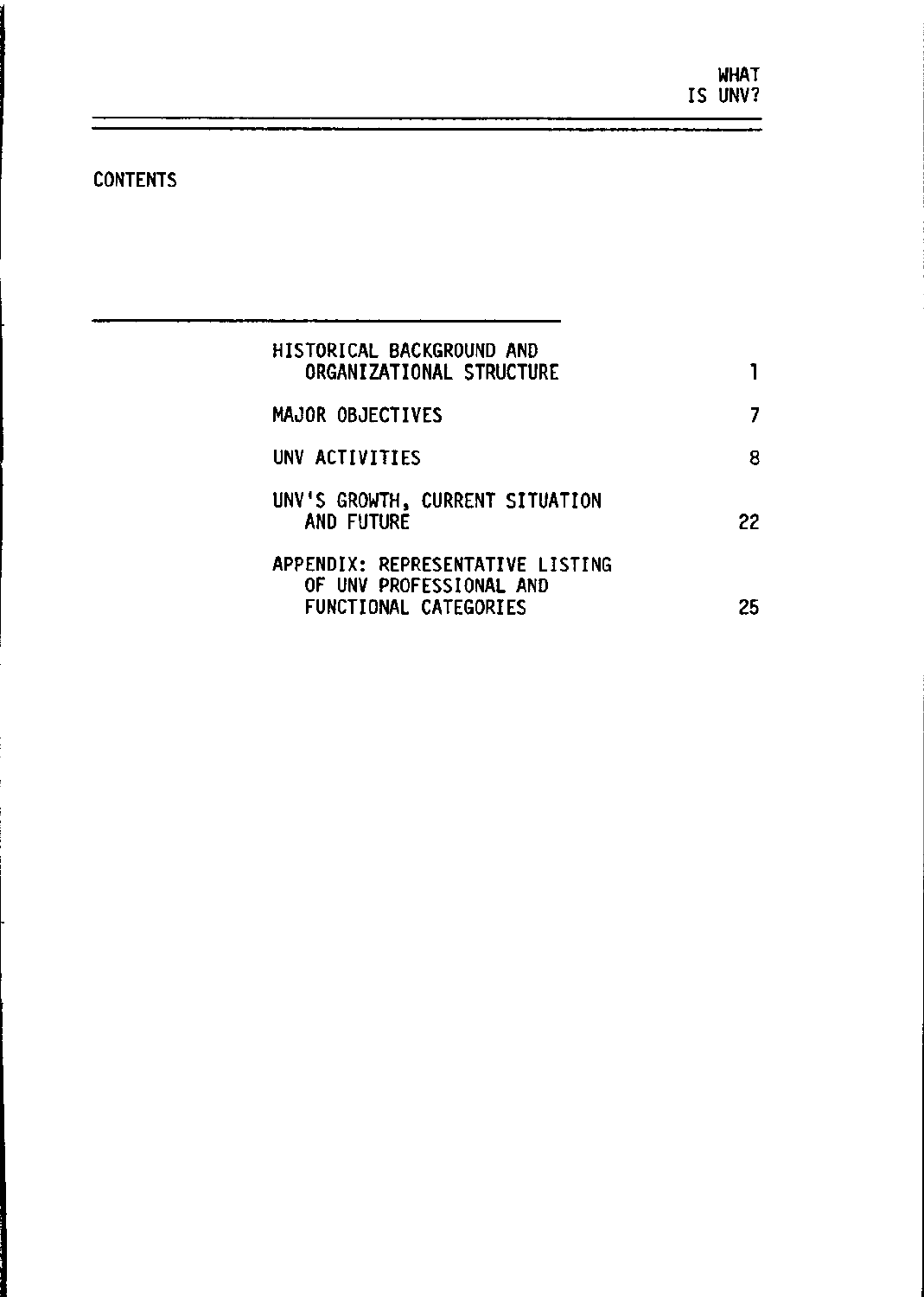### HISTORICAL BACKGROUND AND ORGANIZATIONAL STRUCTURE

FOUNDING OF UNV

The importance of utilizing volunteers in United Nations development activities dates back to 1961 as recognized in resolution 849 (XXXII) by the UN Economic and Social Council<br>(ECOSOC). Several years later, a comprehensive study undertaken in consultation with UN<br>agencies, volunteer services, youth organizations and some developing countries fully<br>documented and supported the creation of a volunteer programme within the United Nations. The idea of creating an international corps of volunteers, as an organ of the United Nations, was officially raised on 31 July 1969 ECOSOC requested the UN Secretary-General to explore the feasibility of creating an international corps of volunteers for development.

In his report (No. E/4790) of 14 April 1970 recommending the establishment of a volunteer scheme within the UN system, the Secretary-General defined, for the purposes of this programme, a volunteer as

> "a person who gives his services without regard to financial benefit and with the purpose of contributing to the development of the recipient country".

The Secretary-General further elaborated that

•a volunteer may be a person with profes- sional, technical or practical skills who offers his or her knowledge and abilities on a full-time basis for a period of time in return for a remuneration based on immediate need for maintenance".

Ť.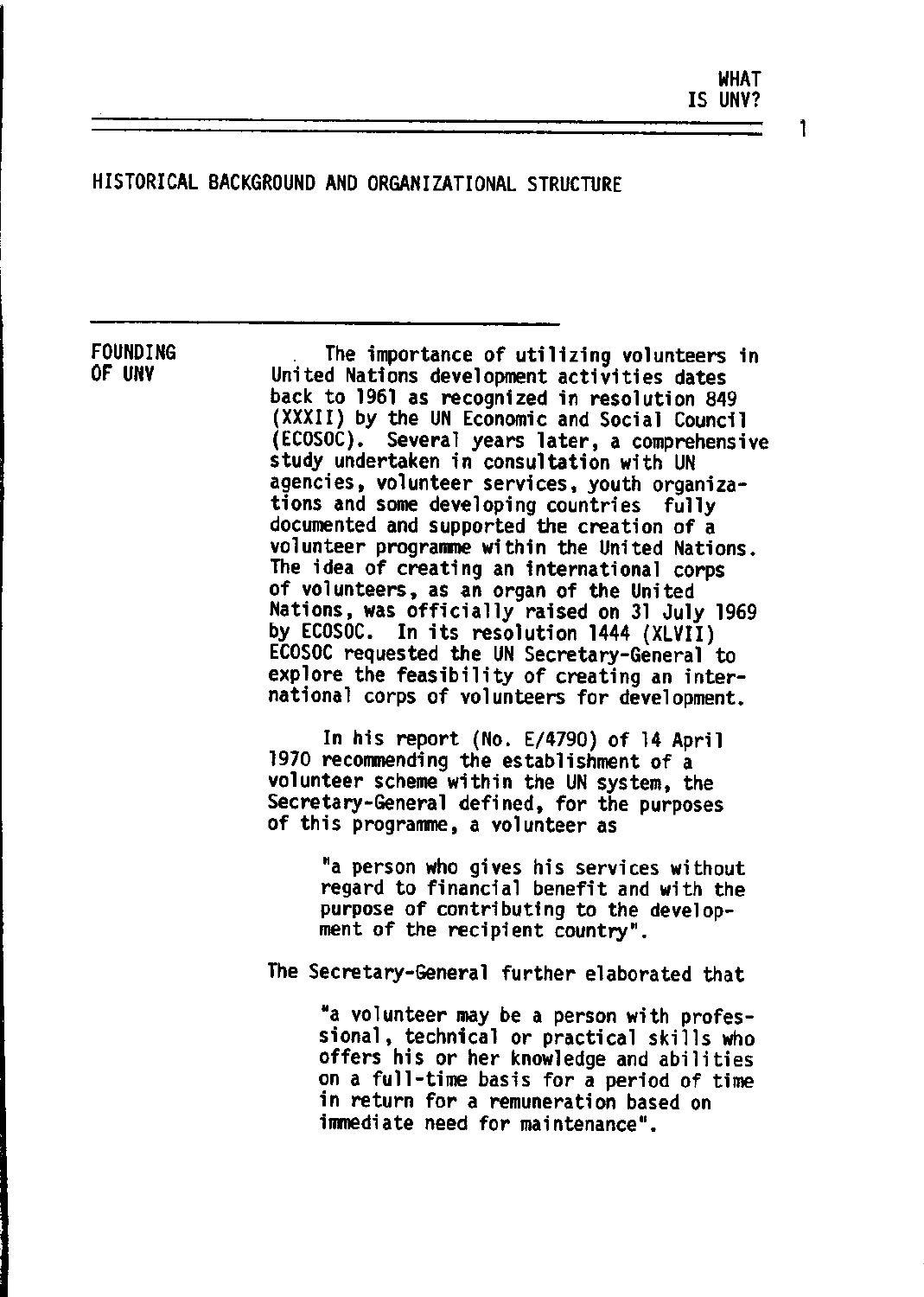Meanwhile, within the context of the UN system, a cornerstone definition of a volunteer emerged. This definition described a volunteer **as a** person who gives his services with modest remuneration and who may be a youth, someone in middle age, or a person recently retired from salaried employment. Such a person is usually strongly motivated to donate his or her energies, skills and time to accomplish those tasks he or she believes in.

On 28 July 1970 the concept of a UN Volunteer scheme was welcomed and adopted through ECOSOC resolution 1539. The UNV programme was officially created by the UN General Assembly at its 25th session through resolution 2659 (XXV) of 7 December 1970. According to the resolution it was decided

> "to establish within the existing framework of the United Nations system, with effect from l January 1971, an international group of volunteers, the members of which shall be designated collectively and individually as United Nations Volunteers".

The main elements, basic purpose, and structure of UNV were enunciated in this founding resolution. The resolution stipulates that the UNV programme is intended to make a substantial contribution to development assistance activities. Such a contribution would be achieved "by the provision of an additional source of trained manpower" on the understanding that such service is well planned and directed and "utilizes volunteers recruited and serving on as wide a geographical basis as possible, including in particular the develop $\overline{2}$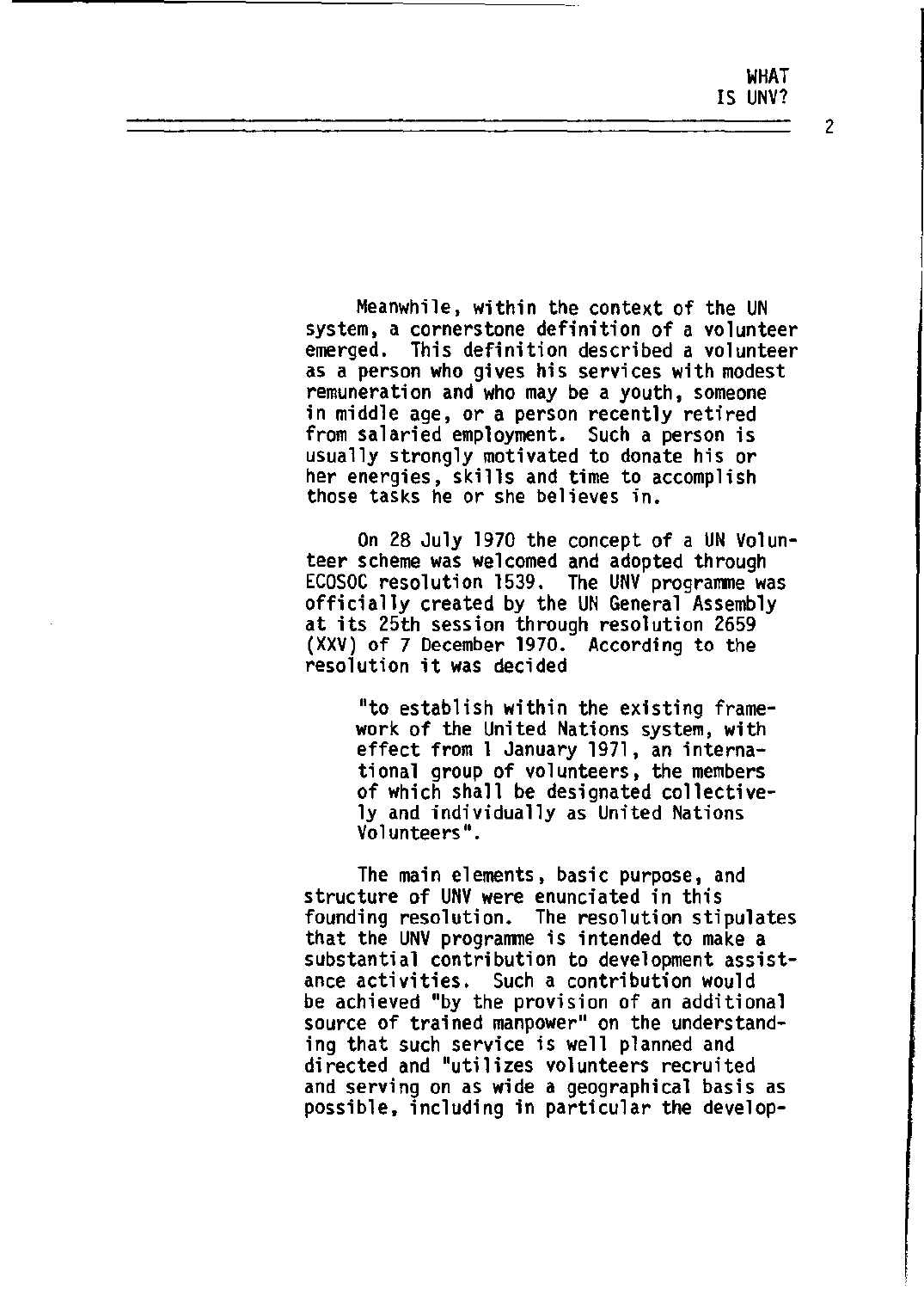ing countries". The resolution also provides that "the volunteers have the technical and personal qualifications required for the development of recipient countries', and that they be assigned upon the request and with the approval of recipient governments.

To help support several of the progranme's activities, governments and member states, members of specialized agencies, international nongovernmental organizations and individuals were invited by the resolution to contribute to a special voluntary fund.

EVOLUTION OF MANDATE UNY was created as a programme devoted to the promotion of voluntarism on an international scale. Consequently, UNV's evolution to support national volunteer activities constitutes a logical development of its mandate. Furthermore, the programme's innate generation lends itself to achieving youth's increasingly effective participation in development.

> Therefore, the mandate and activities of the progranme have progressively evolved in accordance with various decisions and resolutions of the UNOP Governing Council, ECOSOC and the UN General Assembly. The following key decisions and resolutions define UNV's tion of youth activities, for the support of and cooperation with Domestic Development<br>Service (DDS), and for the coordination of the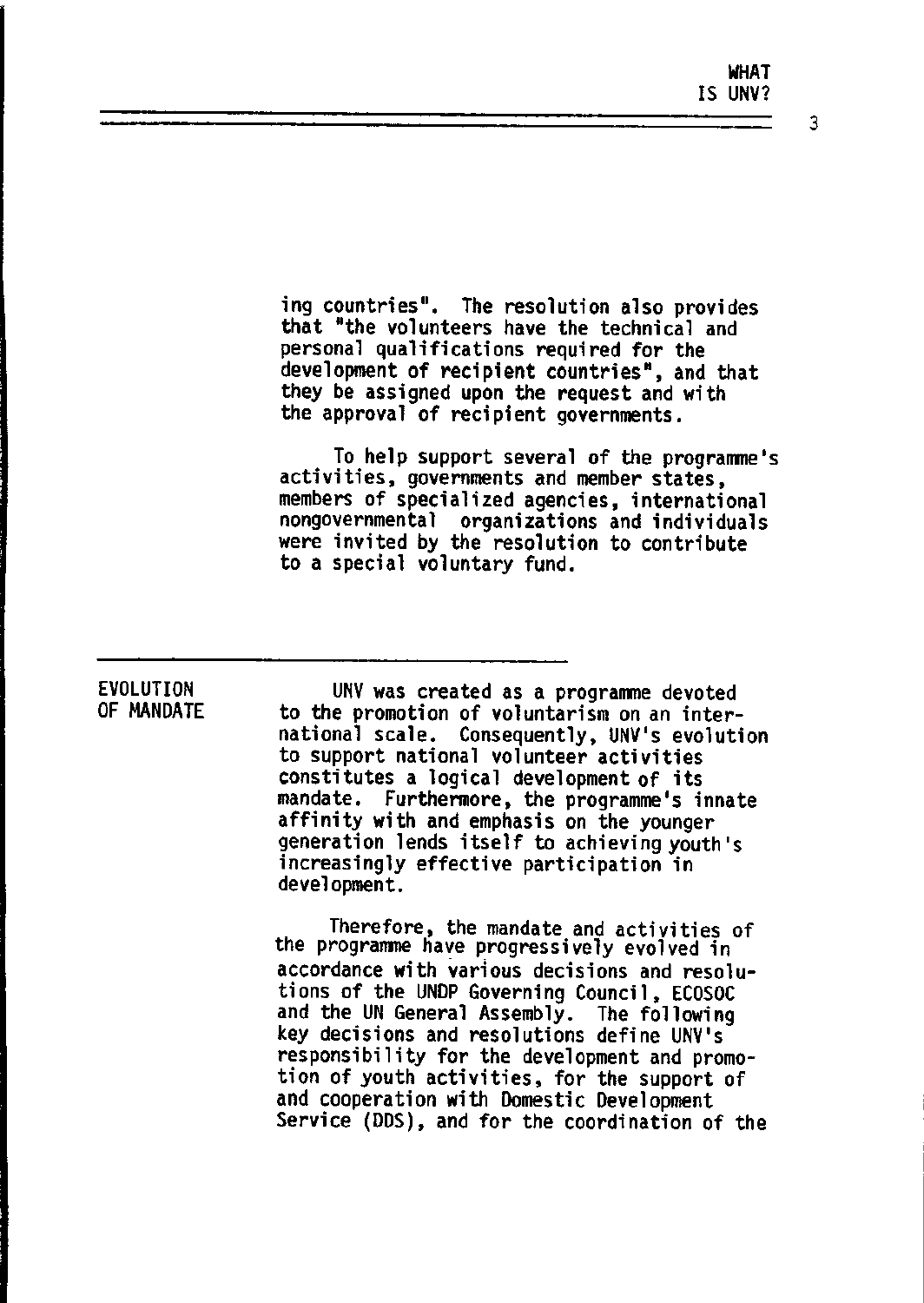4

use of volunteers within the UN system.

Youth. In relation to the promotion of overall youth activities, it was decided through resolution 31/131 to utilize the potential of UNV "for the advancement of the role of youth in development". This resolution therefore designated

> "the United Nations Volunteers programme to be a major operational unit of the United Nations for the execution of youth programmes, especially of pilot projects<br>to increase the participation of youth in development activities and training programmes for youth workers".

Domestic Development Service. The importance of 1nd1genous self-help development efforts through Domestic Development Service, as described in greater detail on page 14,<br>and the usefulness of promoting these through UNV grass-roots activities were acknowledged<br>by the UN General Assembly. Consequently, its resolution 31/166 requested the UNDP Administrator to

> "develop further and expand the activities Service" and "to ensure that the United Nations Volunteers programme actively promotes the formation of regional advi-<br>sory groups for Domestic Development Service and subsequently to cooperate to the fullest extent possible with such groups•.

Coordination of volunteers. General Assembly resolution 2810 underlines UNV's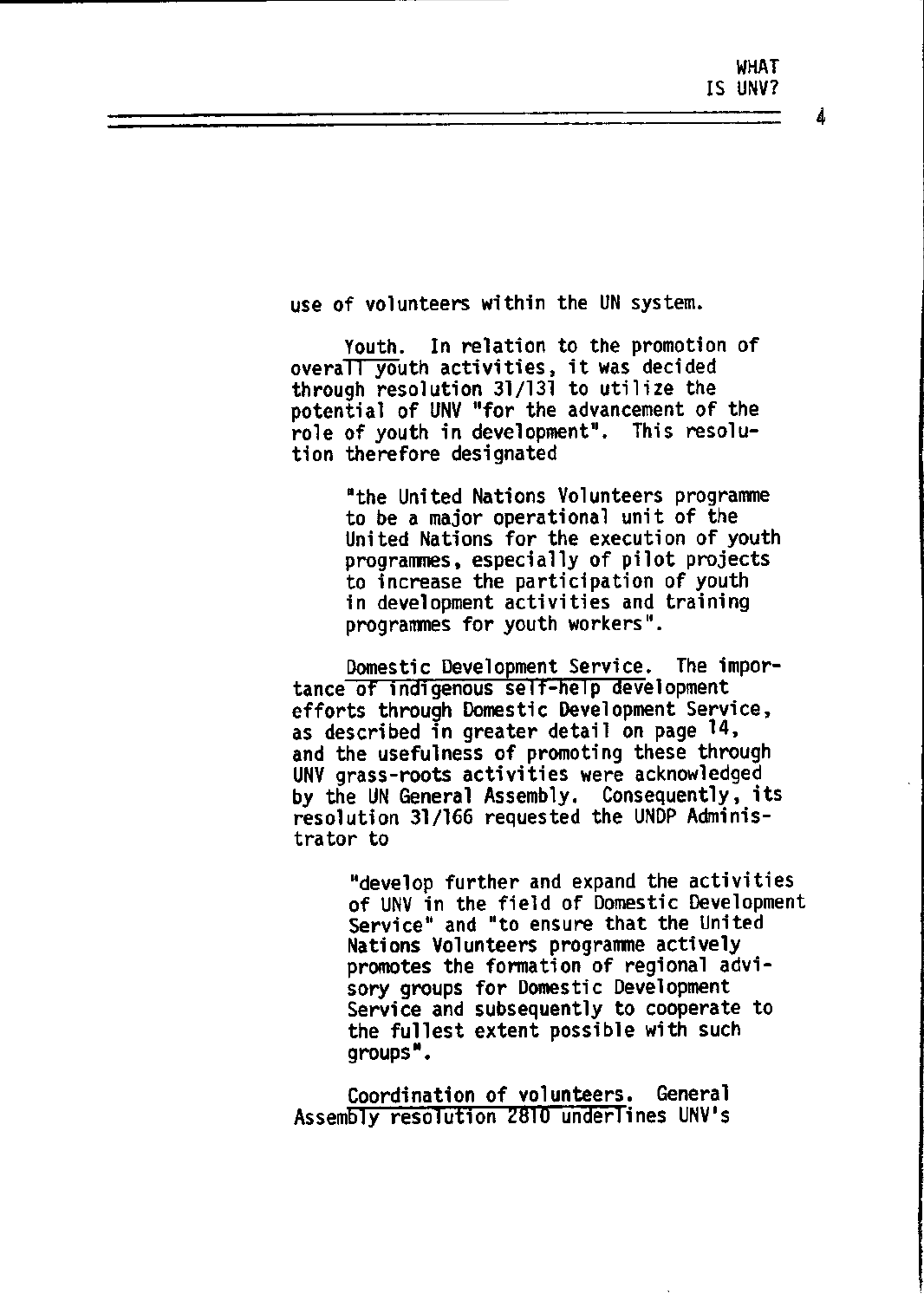responsibility for coordinating all needs for and use of volunteers within development activities of the United Nations system. It requested

> "all the specialized agencies and other organizations in the United Nations system to channel all requests for volunteers in development projects executed by them through the United Nations Volunteers programme and to coordinate all volunteer activities within United Nationsassisted projects with the Coordinator of the programme".

Furthermore, resolution 33/84 reiterated the request to

"the executive heads of the organizations concerned within the United Nations system to promote with the agreement of the countries concerned, with a view to coordinating through the Coordinator of the United Nations Volunteers programme, the use of United Nations Volunteers in United Nations-assisted projects and activities and to harmonize policies on placement and conditions of employment of all volunteers in the United Nations system, taking into account the development needs at the field level".

ADMINISTRATIVE ANO ORGANI-ZATIONAL **STRUCTURE** The Administrator of the United Nations Development Programme maintains overall responsibility for UNV, which is one of the special progranunes placed within UNDP's Bureau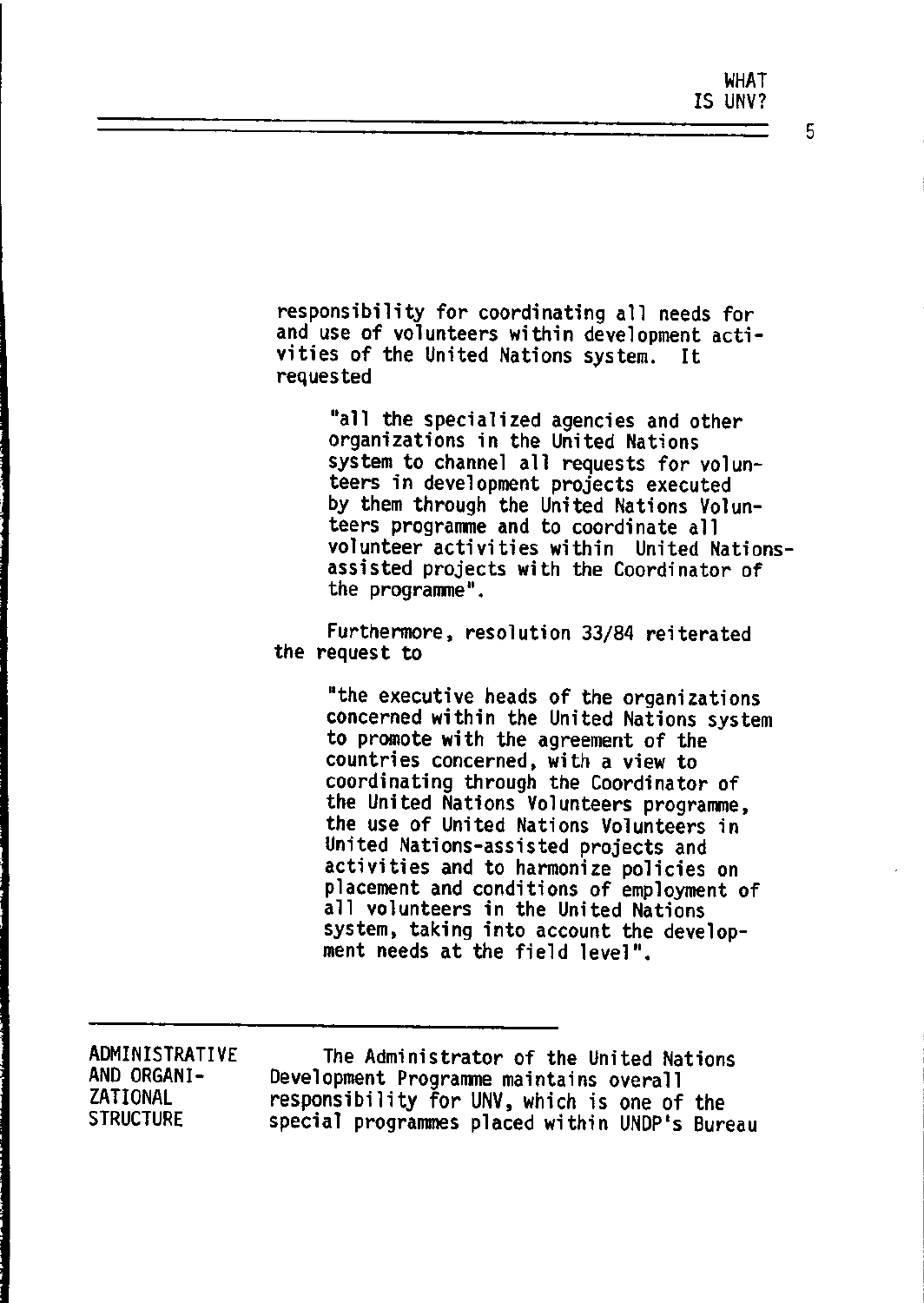for Special Activities. The Administrator's overall responsibility is in line with the founding resolution. In it the UN Secretary-General was requested "to designate the Administrator of the United Nations Development Programne as the Administrator of the United Nations Volunteers" and, in consultation with the Administrator of UNDP, to appoint a Coordinator within the framework of the programne. The responsibilities of the Coordinator, according to item Ill of the founding resolution, include the overall promotion, coordination and management of UNY activities in cooperation with the UN agencies concerned, with organizations involved in national and international voluntary service and, where appropriate, with relevant youth<br>organizations.

UNY began operations in 1971. A UNY office was established in New York within the framework of UNDP. A liaison office was also subsequently established in Geneva, Switzerland. In July 1972 the main UNY office was transfered to Geneva with a small liaison unit maintained in New York. This liaison office was abolished in 1977. Consequently, UNV activities are now directed from the programme's headquarters and only office, located in Geneva.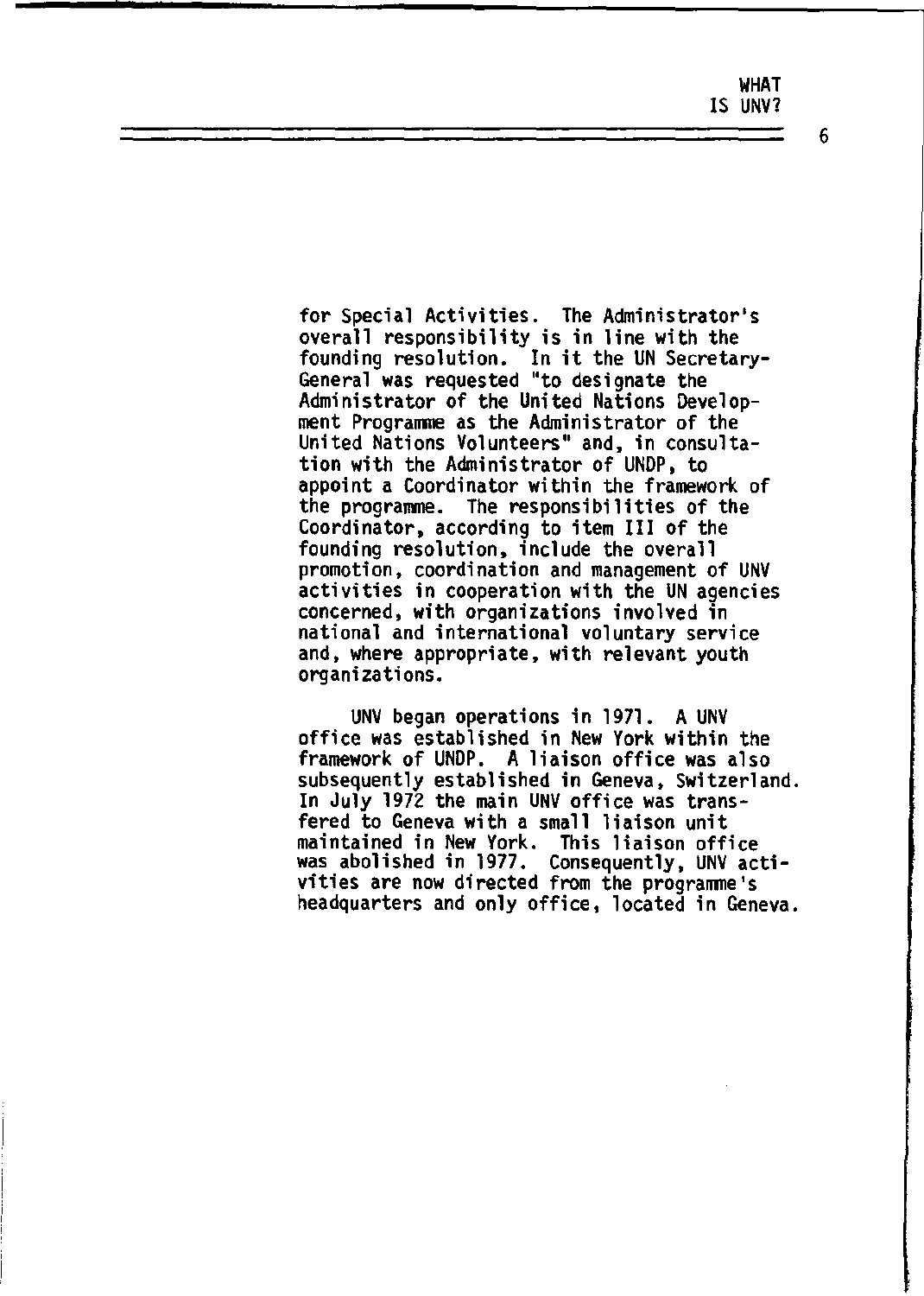### MAJOR OBJECTIVES

The main purpose and objectives of UNY, following the major resolutions, decisions and consequent development of the programme, can be summarized as follows:

- to contribute to development efforts by providing an additional source of qualified and trained manpower;
- to offer to the UN system and member contribution of young professionals<br>who are willing to work under volunteer conditions of modest remuneration;
- to promote operational activities to increase youth's effective partici- pation in development;
- to provide assistance to and to cooperate with Domestic Development Service organizations at both national and regional levels;
- to provide an opportunity for young<br>professionals from all nations -<br>particularly from developing countries, in the spirit of TCDC - to contribute to and gain experience in UN-related and national development programnes;
- to increase opportunities for young people to be involved in and to learn about development, and thus to increase international understanding and cooperation.

7

WHAT IS UNY?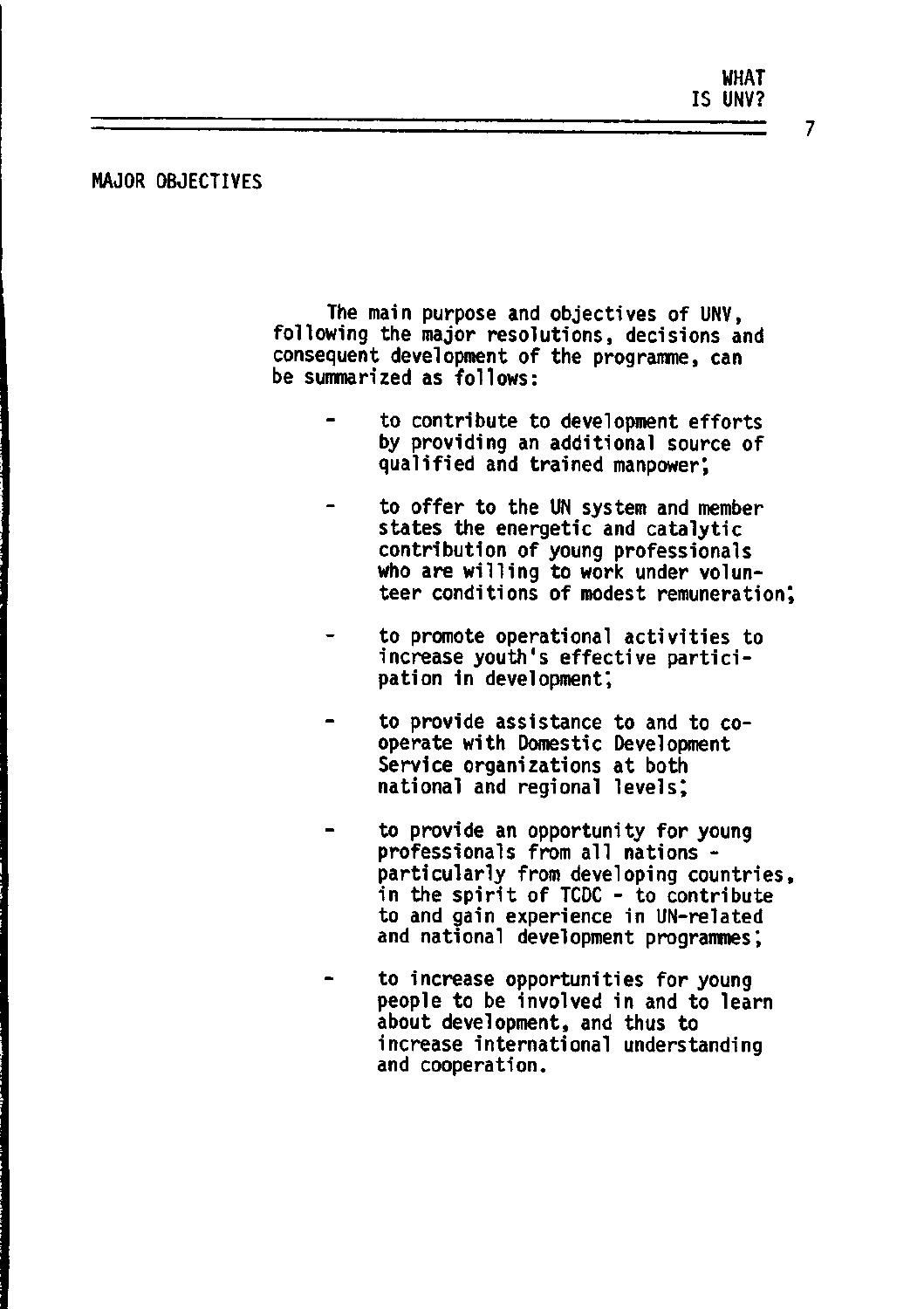### UNY ACTIVITIES

MAIN PROGRAMME ACTIVITY

UNV's main activity is to programme, deliver and administer international technical manpower on a volunteer basis for development projects and programmes. Such volunteer technical manpower consists of UN operational expertise in more than sixty pro-<br>fessions. UN Volunteers - whose ranks include<br>engineers. agronomists and agriculturalists. architects, economists, accountants, surveyors, medical doctors, teachers, geologists and other professionals - are assigned in one of the following **ways:** 

- **to projects executed and assisted**  by agencies of the UN system;
- to government departments or services to work with directly-adminis- tered government programmes and **activities;**
- as programme assistants/associates<br>to provide programming, monitoring and administrative support to the<br>field activities of such UN agencies and programmes as UNICEF, UNFPA, UNCOF, UNHCR and WFP.

UNY EXECUTION OF PROJECTS An important aspect of UNV's operations - an aspect closely allied to its programming and delivery of UN Volunteers' services - is its direct responsibility for the execution of 8

WHAT IS UNY?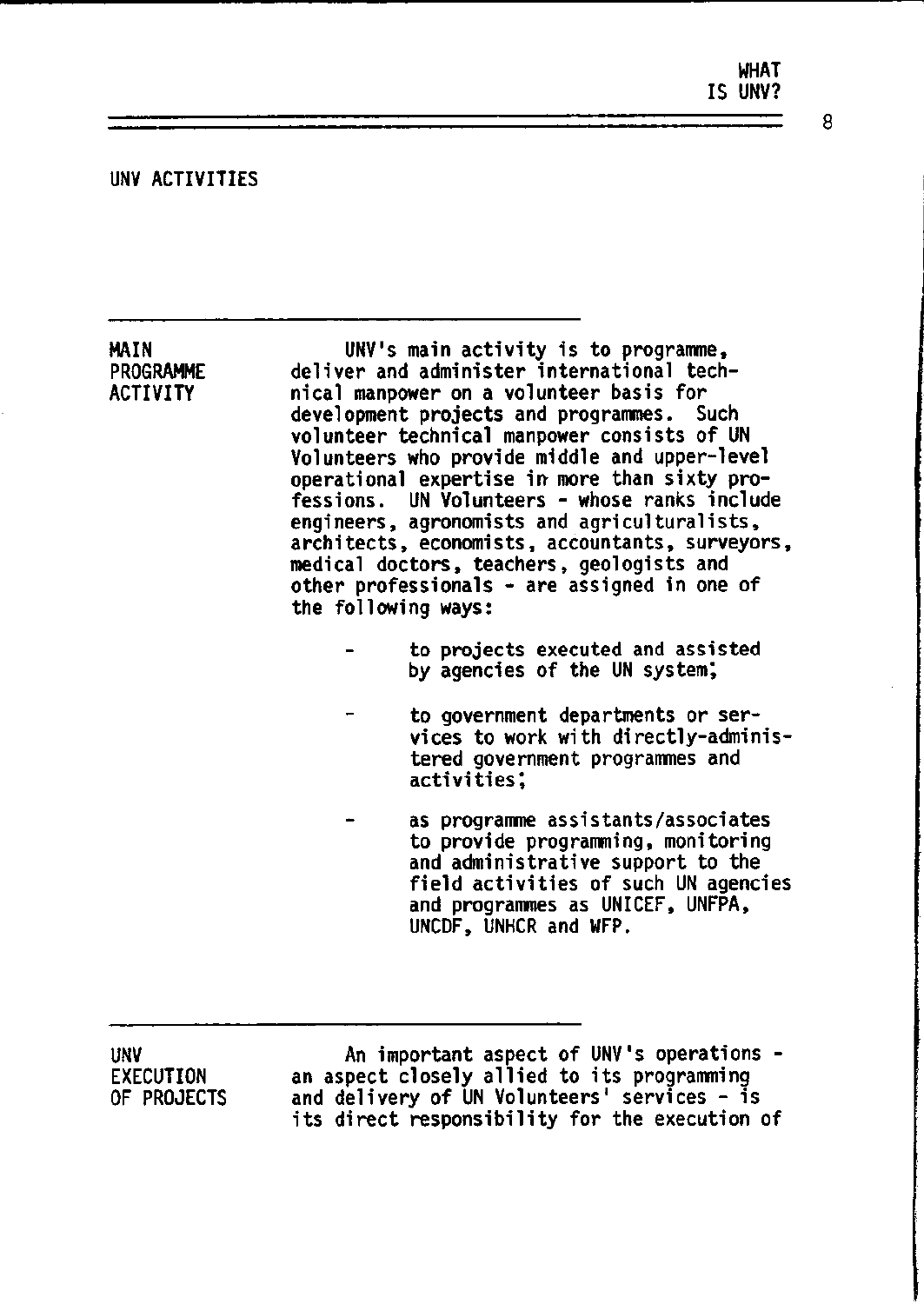volunteer projects. These are projects whose international personnel are primarily or exclusively UN Volunteers. In such cases, the volunteers are integrated into governments' directly-managed activities and institutional ing and other project implementation proce-<br>dures established for executing agencies of the UN system. Such placement of UN technical assistance personnel under complete government supervision plays an important role in pro- moting government self-reliance in the management of technical assistance expertise.

Within its mandate, UNV also executes<br>operational development activities for youth and DDS programmes, as described on pages 13-16.

| <b>PROGRAMMING</b><br>OF UN<br><b>VOLUNTEERS</b> | The services of UN Volunteers are<br>programmed for use in a variety of ways:                                                                                                                                                                       |
|--------------------------------------------------|-----------------------------------------------------------------------------------------------------------------------------------------------------------------------------------------------------------------------------------------------------|
|                                                  | complementarily with other techni-<br>cal personnel inputs to extend the<br>substantive or geographic range of<br>project activities:                                                                                                               |
|                                                  | as an alternative to other techni-<br>cal personnel employed on projects<br>executed by UN agencies; this can<br>be done whenever expertise of the<br>level provided through UNV is<br>considered most appropriate for the<br>work to be performed; |
|                                                  | as a short-term technical manpower                                                                                                                                                                                                                  |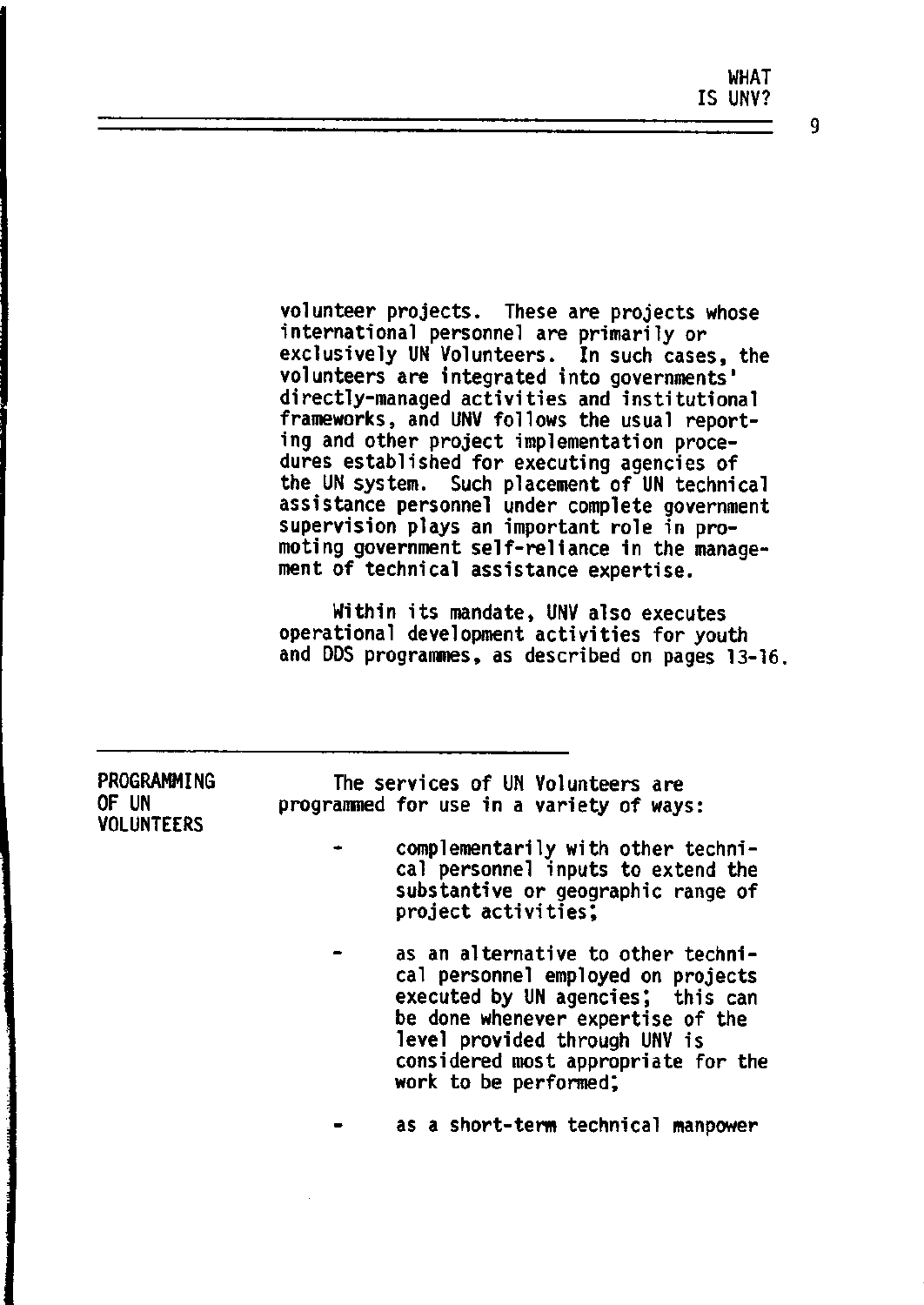input when national manpower is unavailable or is undergoing training.

Identification of UN Volunteer inputs, particularly for projects assisted by agencies of the UN system, is ideally made at the initial, conceptual stage of project formulation. UN Volunteer posts can also be identified, however, during project reviews and revisions. personnel assist in identifying needs for UN Volunteers within their programmes. Naturally, requests for UN Volunteers for any country must originate from or be approved by the . host government.

RECRUITMENT AND PLACEMENT

UN Volunteers are nationals of both developing and industrialized countries. The average UN Volunteer is a young professional, from twenty-five to thirty years old, who possesses a masters degree (or above) or a technical diploma, plus several years of work experience; alternatively he or she may have professional experience in a skill or trade.

UNY provides operational expertise in over sixty different professional categories (see appendix). The UNY Sample List of Candidates - published quarterly by UNY headquarters and distributed to UNOP field offices, agency headquarters, and cooperating organiza- tions - is a useful guide to the types and qualifications of volunteers available.

UNY is responsible for recruitment of all

10

WHAT IS UNY?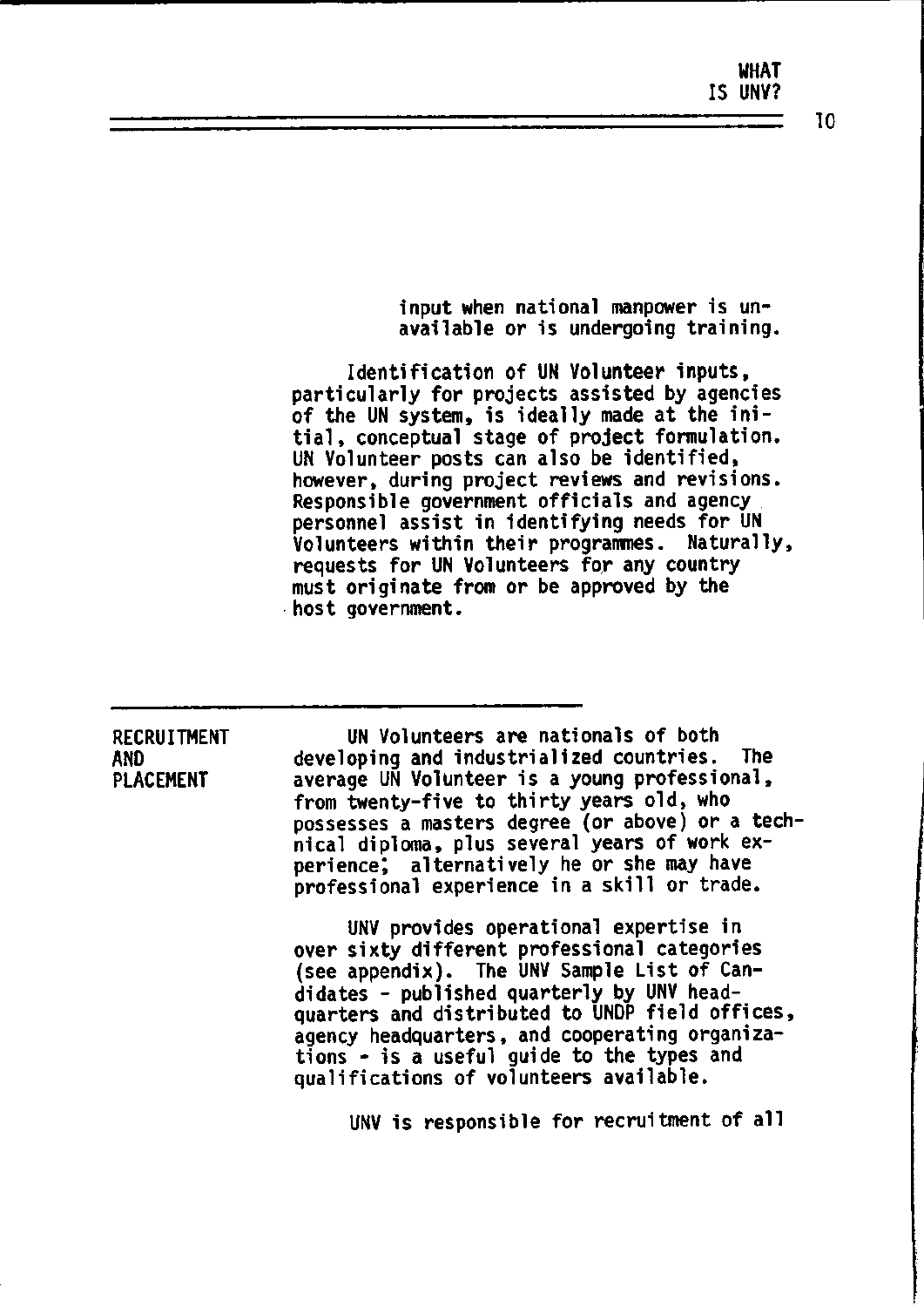11

UN Volunteers. In fulfilling this responsi-<br>bility, UNY headquarters receives, processes<br>and screens candidatures either sent directly<br>or identified by cooperating organizations  $($ orimarily in the industrialized countries) or by the UNOP offices {in developing countries). The organizations and the UNOP offices also interview candidates and assist with pre-<br>assignment and travel formalities.

Applicants considered suitable for UNY assignments are placed on UNV's roster. Candidates are then selected from the roster for submission to the field: this involves approval by government and project officials<br>(with technical clearance by UN executing agencies when applicable) for specific UNV assignments for which requests have been<br>received and approved by UNV headquarters. UNY publishes monthly its UNY List of Vacant Posts which is distributed to all UNDP offices<br>and to cooperating organizations assisting in channelling volunteer candidates through<br>UNV. This list indicates posts for which volunteer candidates are not available on the UNY roster.

ADMINISTRATION UNY assignments last for an initial period of two years, with extensions possible if requested by the host government and agreed to by all concerned.

> Overall responsibility for administration of UN Volunteers rests with the UNY Coordinator; at the country level, however, the UNOP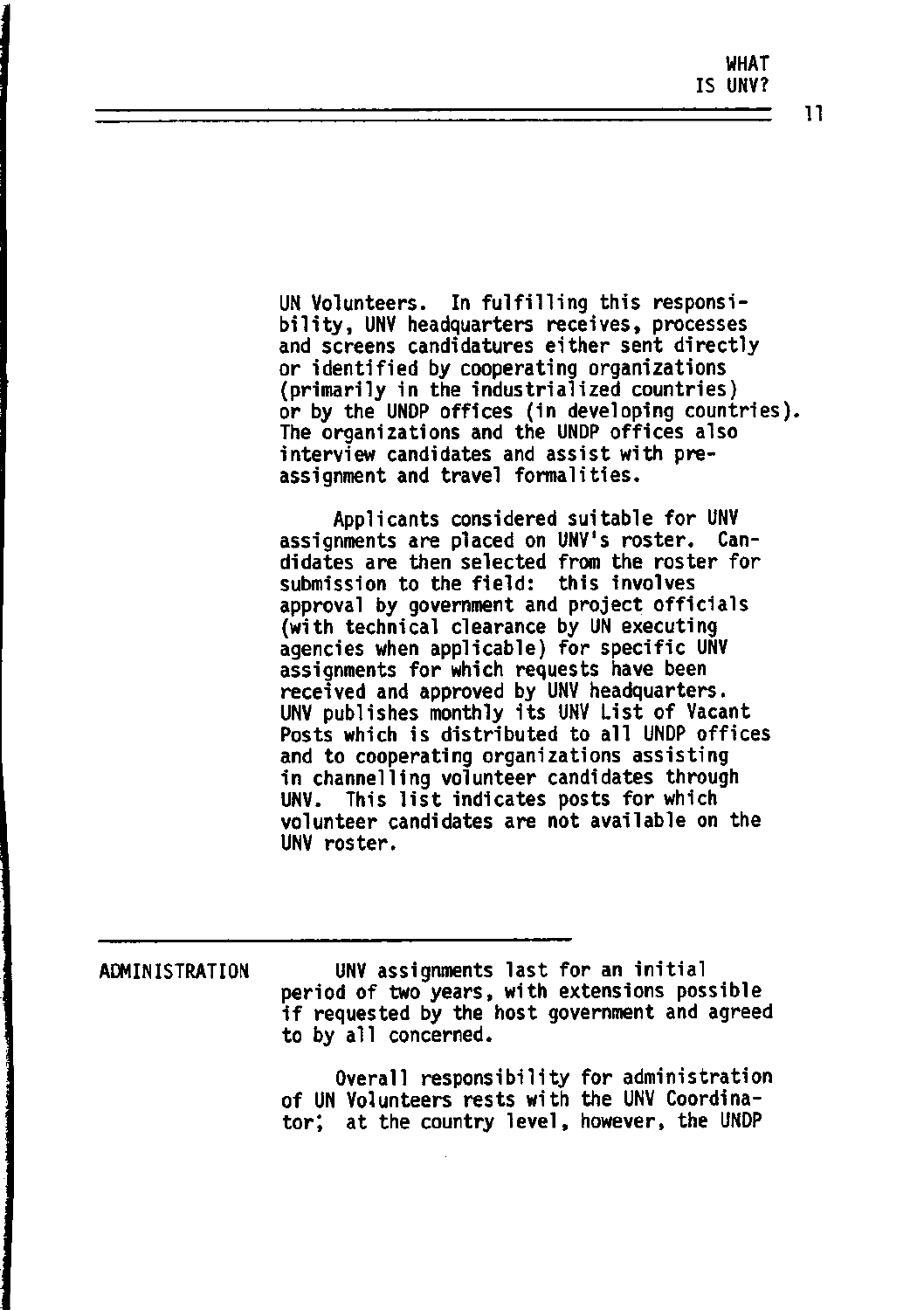Resident Representative provides appropriate administrative backstopping and other support. UN Volunteers are administered in accordance with the Instructions for Administration of United Nations Volunteers, copies of which are available in all UNOP offices as part of the UNOP/UNV/Field series.

UN Volunteers are paid no salary. They receive instead a monthly living allowance (MLA} adequate to meet their living expenses. The MLA varies by country and with time in accordance with the UN post adjustment (cost of living) index prevailing in each country.

### MONITORING

Technical supervision for UN Volunteers assigned to projects executed by agencies of the UN system is provided by the Project Manager, Chief Technical Adviser or other designated project personnel. In the case of<br>UN Volunteers assigned directly to government activities, overall technical direction and supervision is provided by the responsible host country officer under whose direction the volunteer works.

The general progress of each UNY assignment is monitored through a system of periodic performance reports prepared by the volunteer. These reports also bear the comments of the responsible supervisor and of the UNOP Resident Representative.

WHAT IS UNV?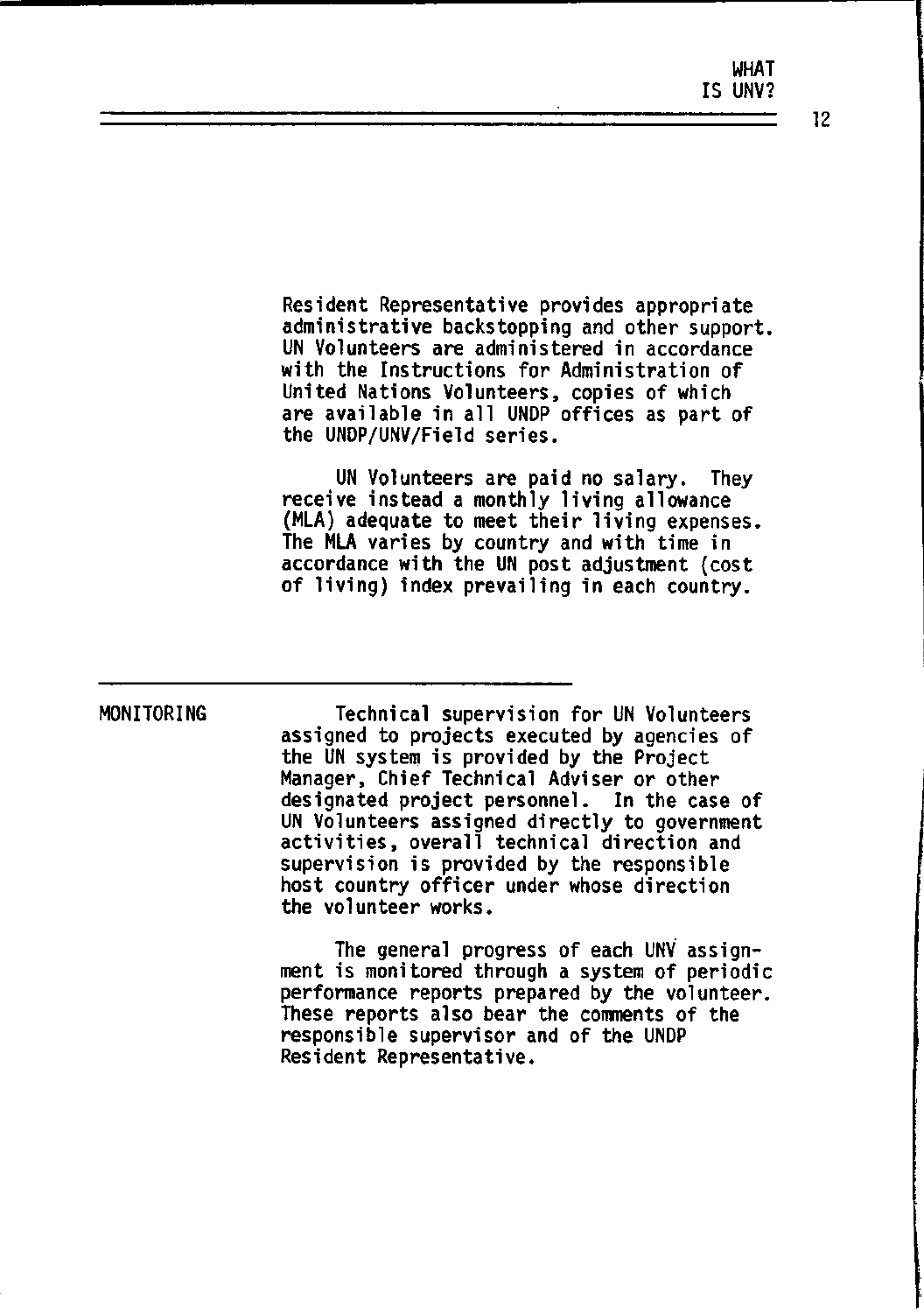13

YOUTH AND DOMESTIC DEVELOPMENT **SERVICE** 

UNV's other major programme activities reflect its responsibility, bestowed by two distinct mandates, for providing assistance and promoting cooperation in the fields of youth and Domestic Development Service (DDS). This involves the development, support and execution of activities in these **areas.** 

Youth. In accordance **with** its mandate, UNV promotes operational activities to increase youth's effective participation in development. UNV's approach emphasizes the particular relevance of youth's involvement in certain kinds of development activities.

Several important elements can be underlined concerning UNV's involvement in the youth field.

- UNV youth activities are operational and are geared to practical development activities at the field level.
- The programme collaborates with youth<br>organizations and youth service agencies and does so under the **auspices of concerned governments.**
- In designing and executing opera- tional development activities, UNY seeks to maximize the value of youth<br>both as a participatory and a beneficiary agent within society.

UNV's current programme of support to youth activities - within the framework of regional, national and special projects -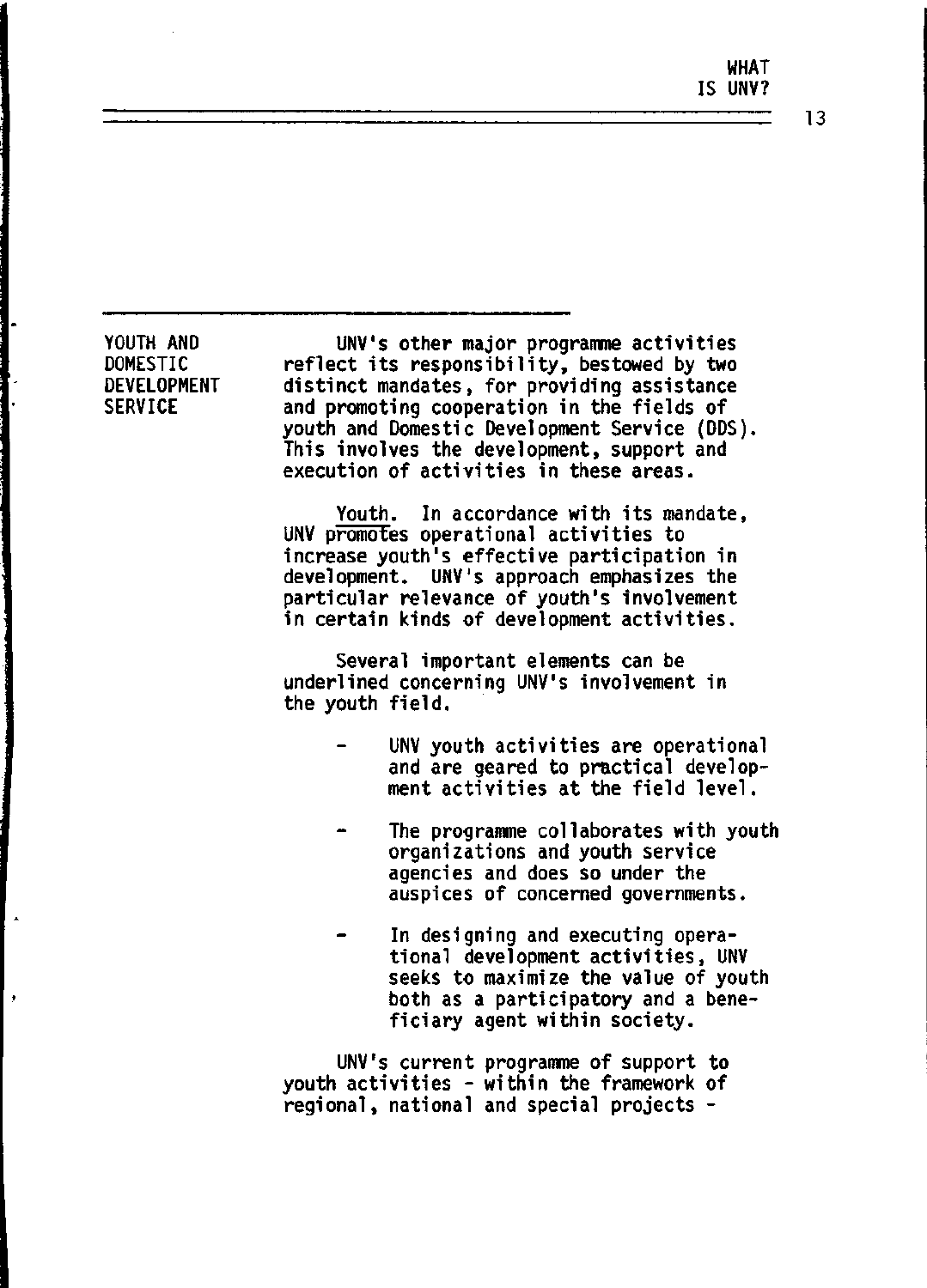14

includes the development of youth enterprises and cooperatives, integrated rural development youth workcamp projects, and on-the-job training exchange schemes.

Domestic Development Service refers to the activities of indigenous organizations or groups promoting social and economic develop-<br>ment. This is accomplished principally by mobilizing self-help efforts at either the local or national levels to further national development. In most cases, DOS activities rely on local resources and involve manpower<br>receiving either no salaries or modest allow-<br>ances. DDS organizations reflect a variety of structures and backgrounds. They include, for example, such programmes as national volunteer or obligatory services and development youth schemes, and are usually either<br>nongovernmental or government-supported. While the goals and programmes of DDS and similar organizations may vary widely according to the different needs they answer and the<br>various contexts within which they operate. each shares a common denominator: each orga-<br>nization seeks to promote self-reliance by<br>mobilizing local resources - both human and material - for social, economic, and cultural development.

As stated by the UNOP Administrator in his report (DP/330) to the 25th session of the UNOP Governing Council,

> "the role of UNY in this field is to serve as a catalyst by establishing contacts with as many Domestic Development Service and youth programmes as possible; to develop mutual technical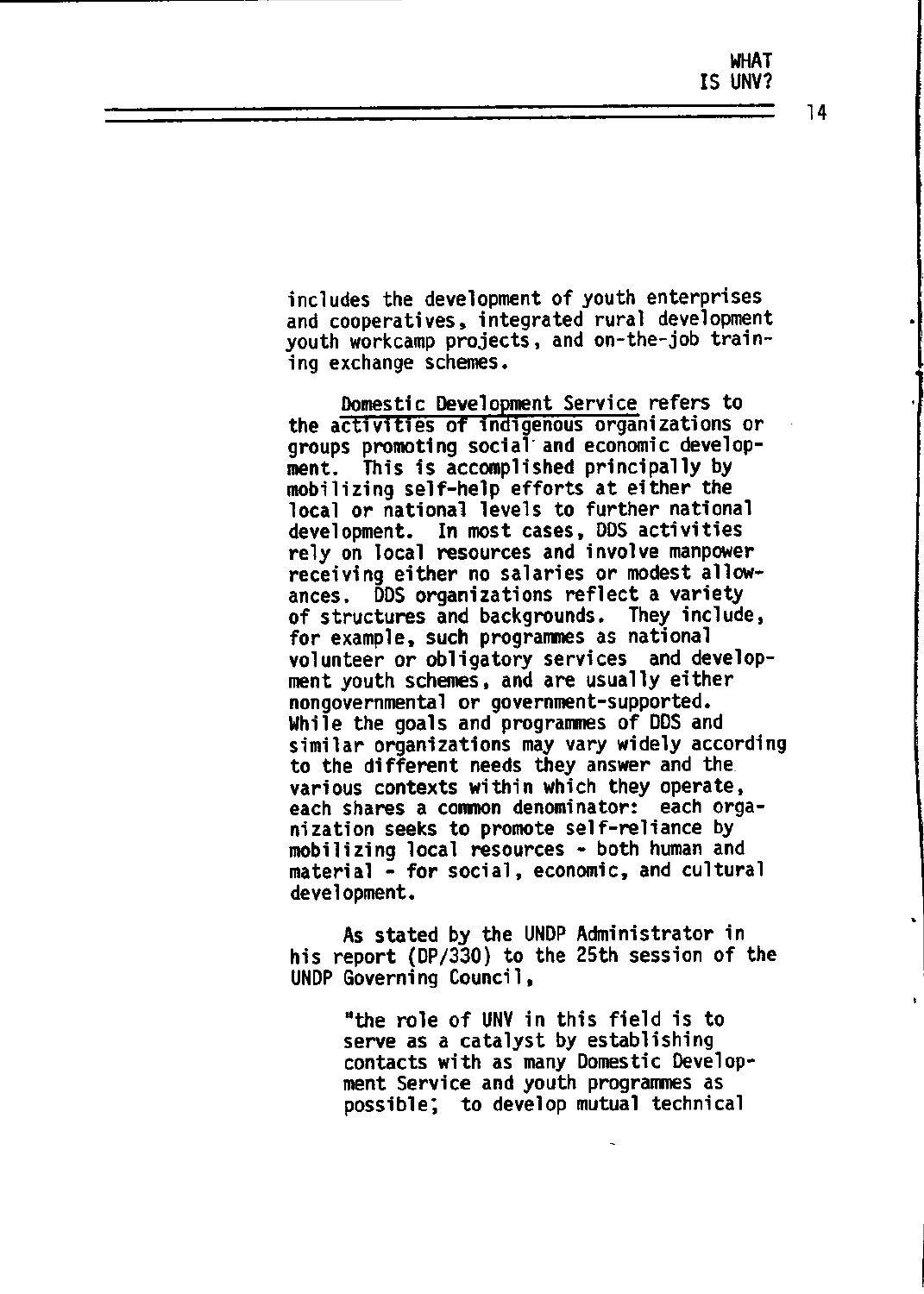assistance and joint programmes among such services; and to encourage and assist such services to extend their<br>scope and programmes by the judicious placement of UN Volunteers experienced<br>in social and community development<br>work and youth leadership and generally<br>expected to serve under similar conditions and terms as national volunteers".

In line with the Administrator's statement, the level of remuneration for DDS volunteers is generally more modest than for regular UN Volunteers. The level of DDS remuneration, established in consultation with the concerned DDS organizations, reflects **<sup>a</sup>**desire to maintain the nonnal DDS atmosphere which de-emphasizes financial concerns. In this way sharp distinctions between DDS/UN Volunteers and national DDS volunteers are experience - including living conditions and<br>the volunteer status - is shared. The the volunteer status - is shared. successful experience of DDS activities proves that there are among national DDS organiza- tions young men and women fully prepared to participate in this approach to development.

UNY-executed or supported DDS programmes are helping to:

- further the institutional development of and cooperation among DDS organizations at the local, national and regional levels;
- provide needed technical assistance through the services of UN Volun**teers;**

15

WHAT IS UNY?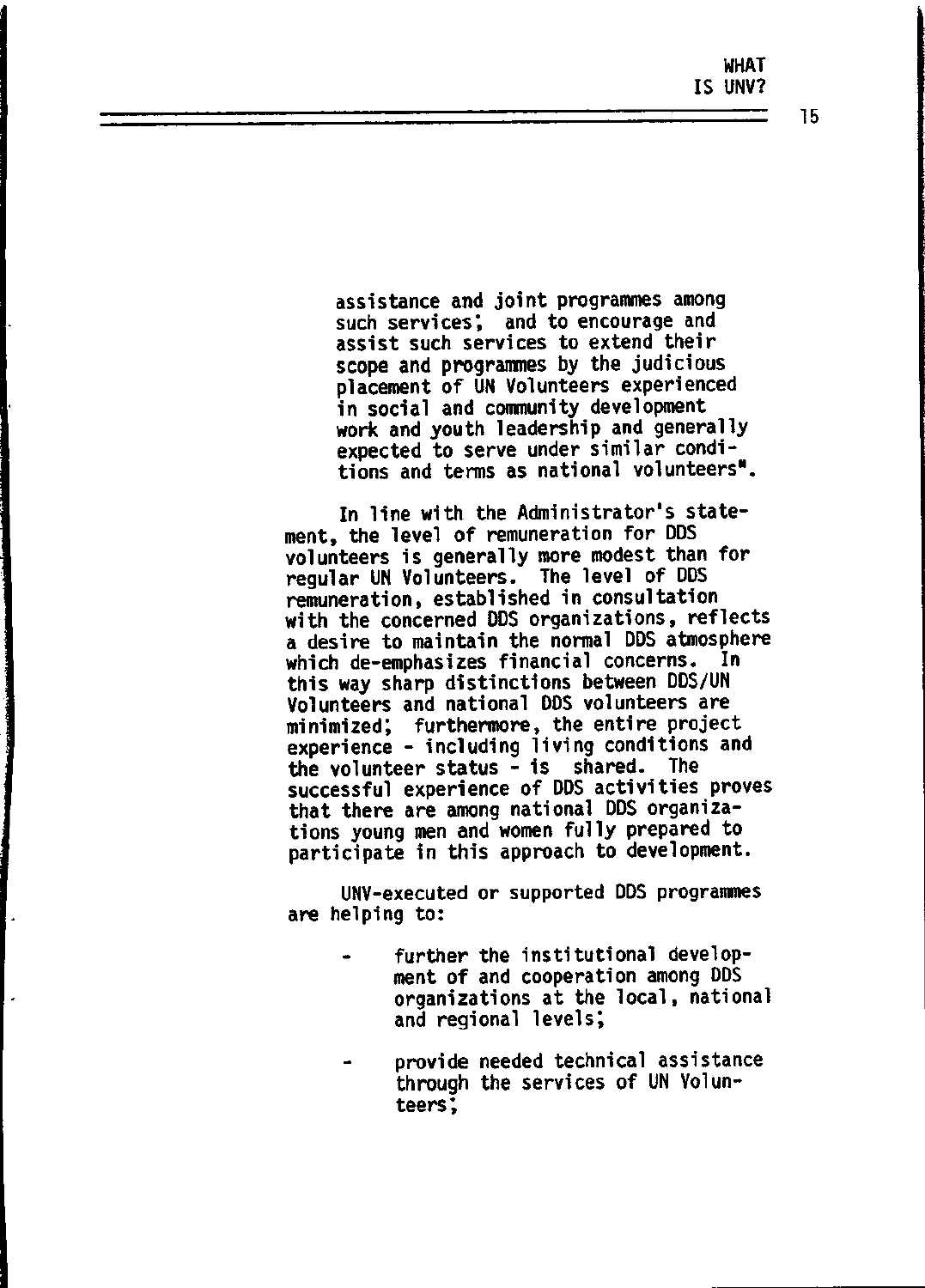promote and facilitate on-the-job<br>training of local DDS volunteers in appropriate technology, slum health work, and other fields;

encourage exchanges of national volunteers and the sharing of information.

PUBLICATIONS UNV produces a quarterly newsletter and publishes biennially the World Statistical Directory of Volunteer and Development Service Organizations. (Publication of the directory was one of the activities passed on to UNV following termination of the International Secretariat for Volunteer Services (ISVS) in 1976.) In addition to such publications as the UNV List of Vacant Posts, the UNV Sample List of Candidates and special reports, UNV periodically issues publications on particu- lar aspects of the programme.

WHAT IS UNV?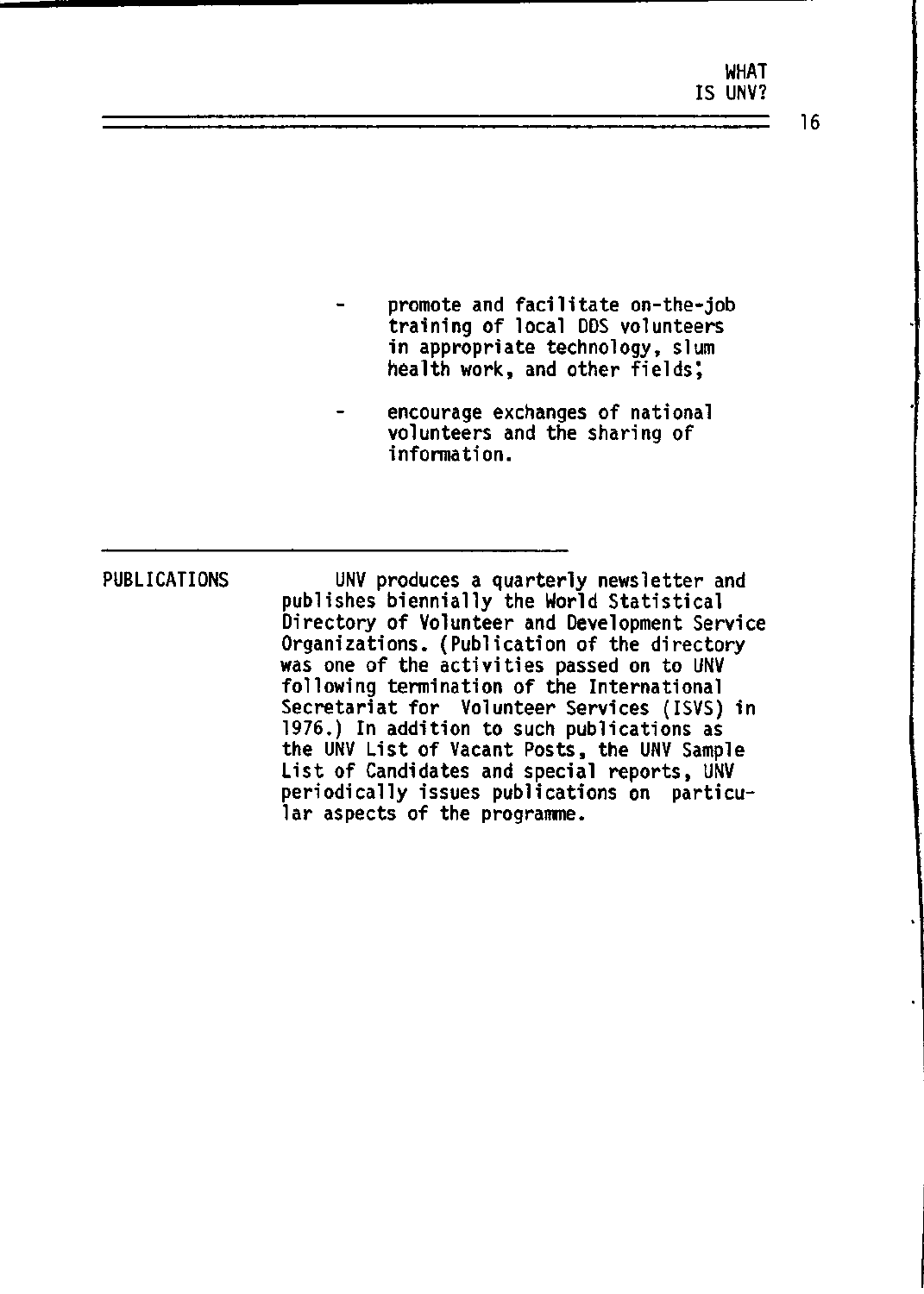**FUNDING** 

ADMINISTRATIVE UNV's administrative and support budget is part of the regular UNDP administrative and programme support budget.

**SPECIAL** VOLUNTARY FUND (SVF)

AND SUPPORT **BUDGET** 

> Following the creation of UNV, governments and other potential donors were invited "to contribute to **a** special voluntary fund" in support of the UNV programme. The original purpose of this fund, which was described in ECOSOC resolution 1618 of 27 July 1971, was to meet external costs of volunteers recruited from developing countries.

> During UNV's earlier years, the UNDP Governing Council permitted temporary use of the SVF to finance UN Volunteer assignments in the Least Developed Countries (LDCs). Currently, in line with the Council's decision at its 24th session of June 1977, the in-country costs of such volunteers should be met from the Indicative Planning Figures(IPF), related funds, and other resources. Use of the SVF in such cases is to be discontinued, except for the financing of UNV programme assistants in LDCs and Newly Independent Countries (NICs} and for the transitional funding in LDCs and NICs of some UNV assignments. Such SVF funding is to be undertaken at a declining rate and should be terminated by the end of 1981, leaving the SVF to serve its other major purposes.

> > While safeguarding the use of the SVF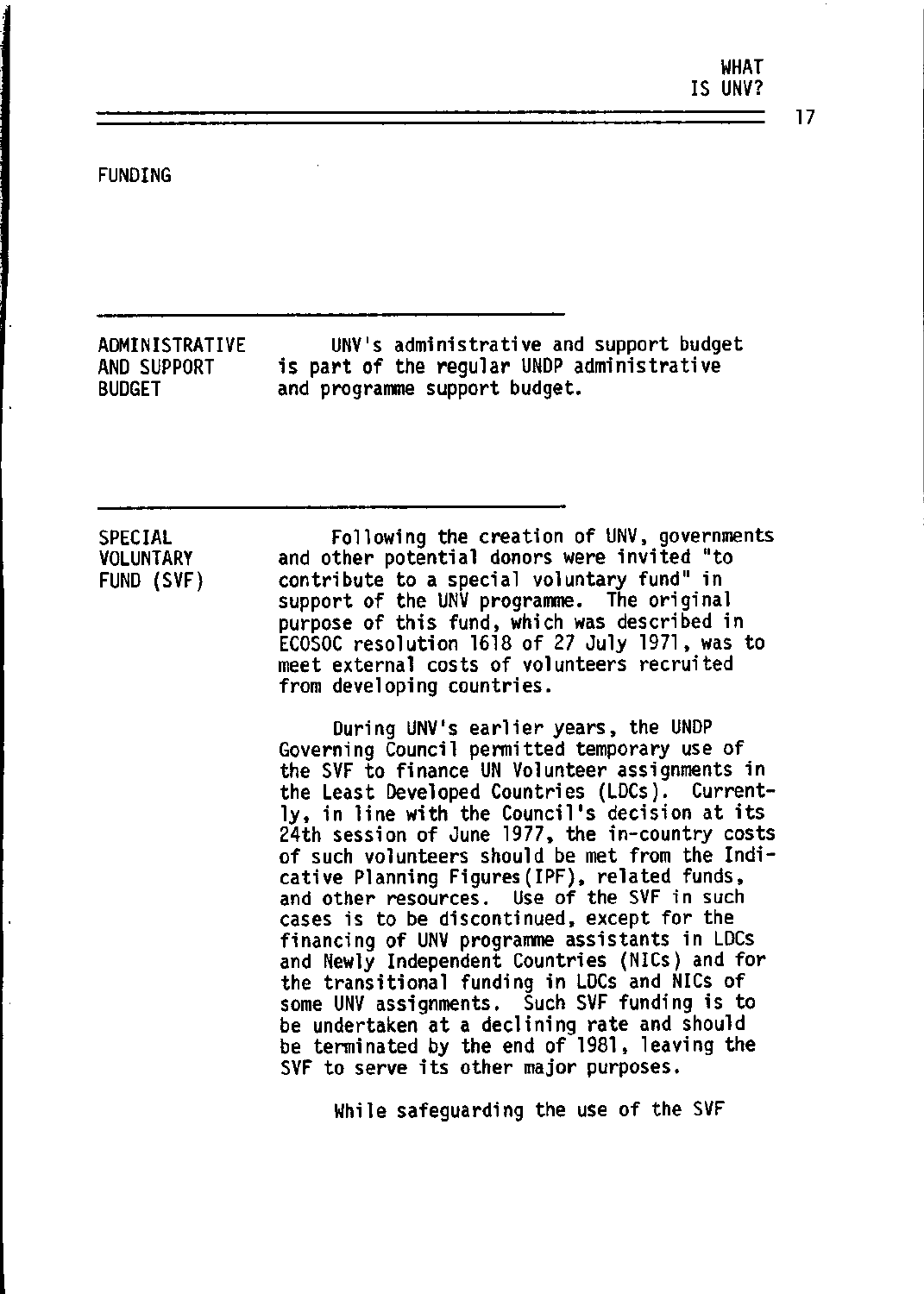primarily for its original purpose, the fund's been enlarged by various decisions and resolutions of the governing UN bodies. Thus, the programmes and activities related to youth and Domestic Development Service.

The purposes of the Special Voluntary<br>Fund can currently be summarized as follows:

- to meet external costs of UN Volunteers from developing countries;
- to finance activities and programmes<br>in the fields of DDS and youth;
- to finance publication of materials on the UNY programme;
- to meet in-country costs of UNY programme assistants in the LDCs;
- to temporarily, and until the end of 1981, meet some in-country costs in the LDCs and NICs;

to provide general support to UNY.

The widening scope of UNY activities and the growing number of assignments of UN Volunteers from developing countries increasingly<br>tax the meager resources of the Special Voluntary Fund. Consequently, both the General Assembly and the Governing Council have reiterated in various resolutions an<br>appeal to governments and other potential donors to consider contributing or increasing

18

WHAT IS UNY?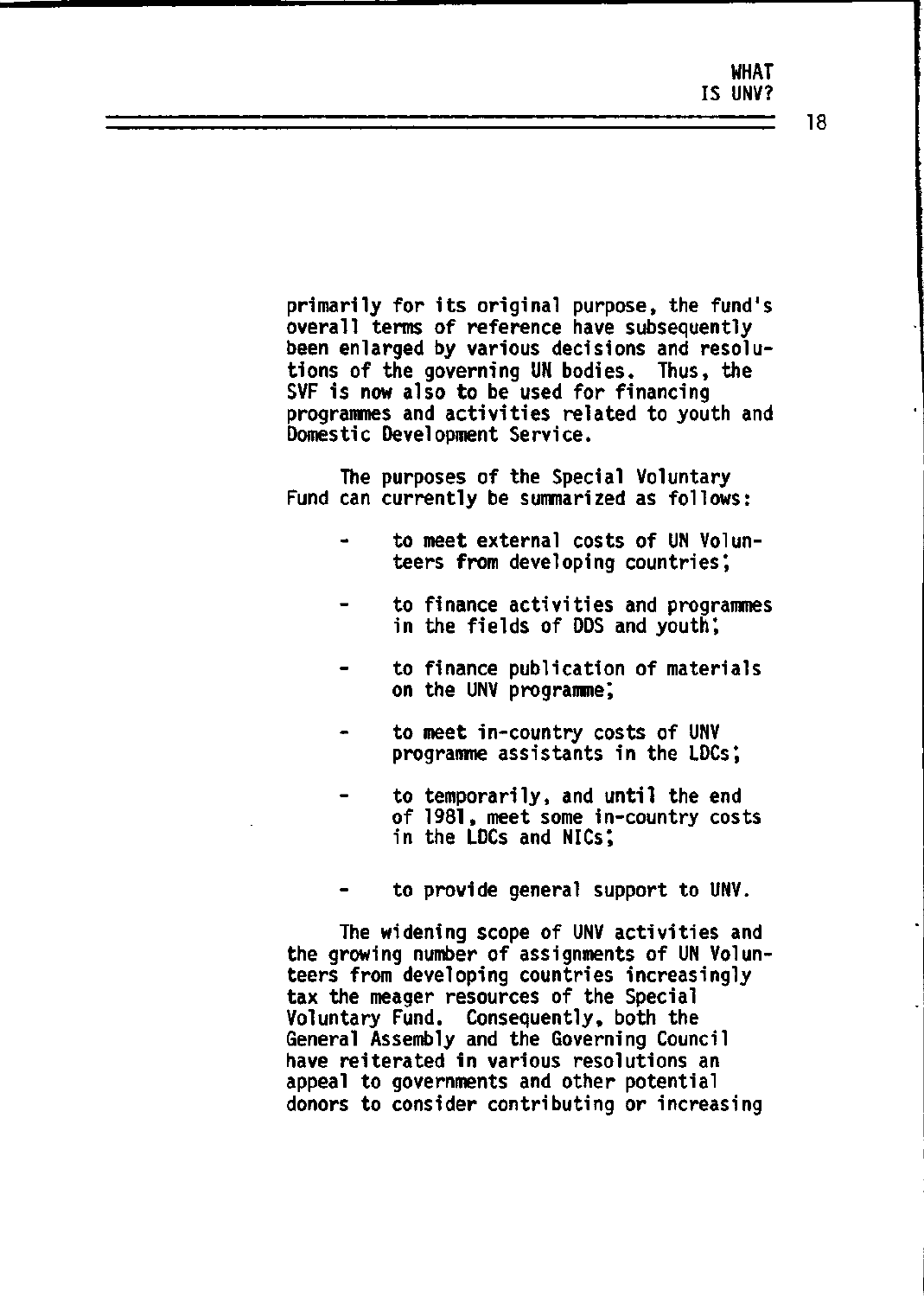19

their contributions to the SVF.

 $\overline{a}$ 

 $\ddot{\phantom{0}}$ 

| FINANCING<br><b>UNV</b><br><b>ASSIGNMENTS</b> | Types of Costs. The cost of a UN Volun-<br>teer assignment comprises two major components:<br>external costs and in-country costs.                                                                                                                                                                       |
|-----------------------------------------------|----------------------------------------------------------------------------------------------------------------------------------------------------------------------------------------------------------------------------------------------------------------------------------------------------------|
|                                               | External costs include travel and<br>related expenses from the home<br>country or country of recruitment<br>to the duty station and return for<br>the volunteer and his dependants;<br>a resettlement allowance at the end<br>of the volunteer's assignment; and<br>recruitment and other related costs. |
|                                               | In-country costs include a settling-<br>in grant, a monthly living allowance,<br>accommodation, basic furniture and<br>utilities, and other similar in-<br>country expenditures, including<br>language training when feasible.                                                                           |
|                                               | Meeting External Volunteer Costs. UNV<br>assumes overall responsibility for meeting<br>external costs. These costs are met in three<br>ways.                                                                                                                                                             |
|                                               | For UN Volunteers who are nationals<br>of developing countries, external<br>costs are financed from the UNV                                                                                                                                                                                              |

For UN Volunteers who are nationals of industrialized countries, external

Special Voluntary Fund.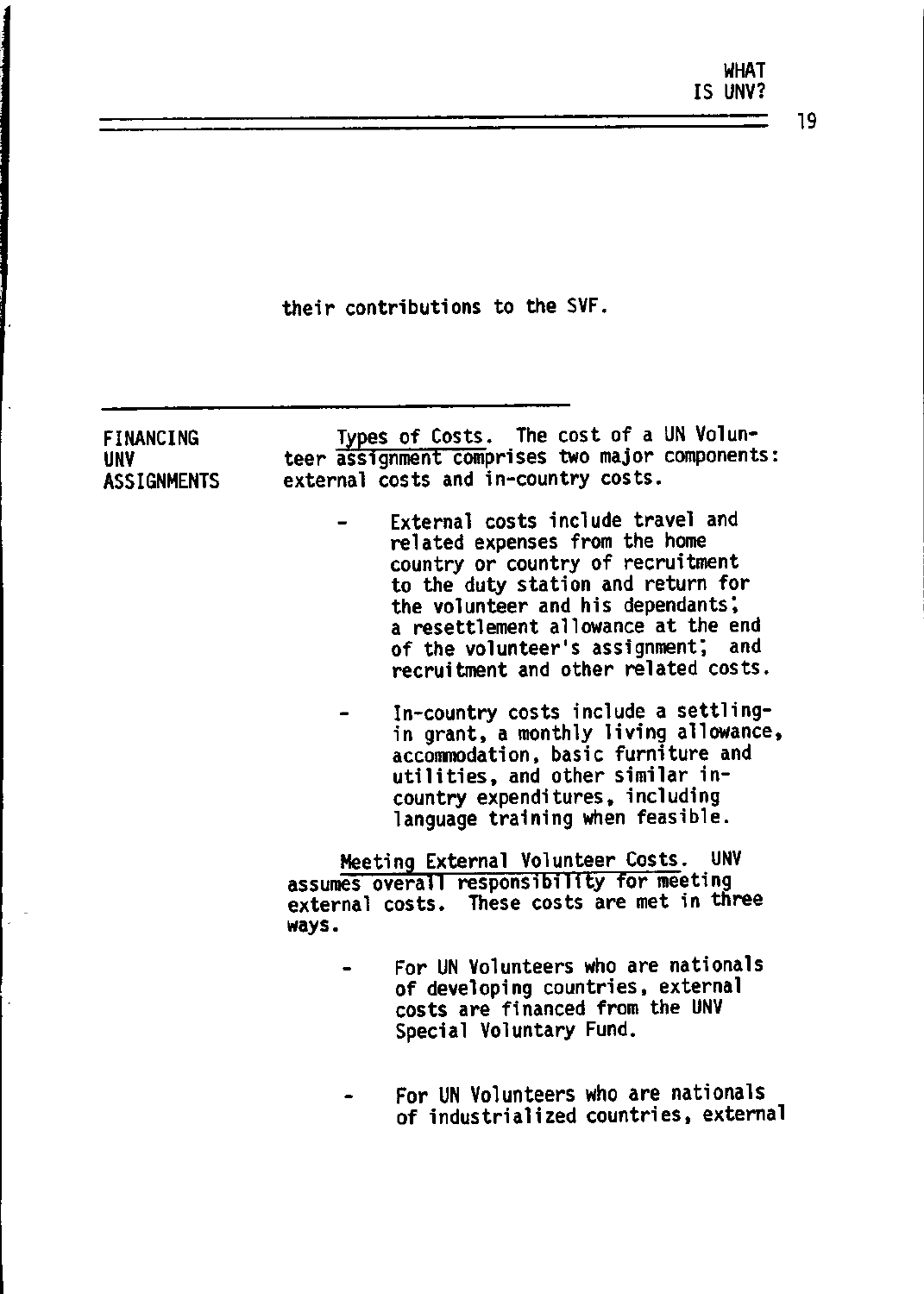costs are met through co-sponsoring funding arrangements between UNV and cooperating organizations in these countries.

In special cases (including UNV regional projects and cases where the funding arrangements described above are unavailable) arrangements are made for external costs to be met from within the project budget.

Financing In-Country Costs. General provisions tor meeting in-country costs can be summarized as follows:

- through project budgets funded from Indicative Planning Figures (!PFs), the UNDP Special Measures Fund for LDCs, and other UNDP resources;
- within project budgets funded from regular agency funds or from contributions made to the project by bilateral donor organizations;
- through special funds-in-trust or negotiated with the host governments or donor countries in order to cover all or part of the in-country costs;
- through exceptional and limited use, as a temporary measure, of the Special Voluntary Fund as explained on pages 17-19.

The financing of UN Volunteers assigned directly to government ministries and depart-

20

WHAT IS UNV?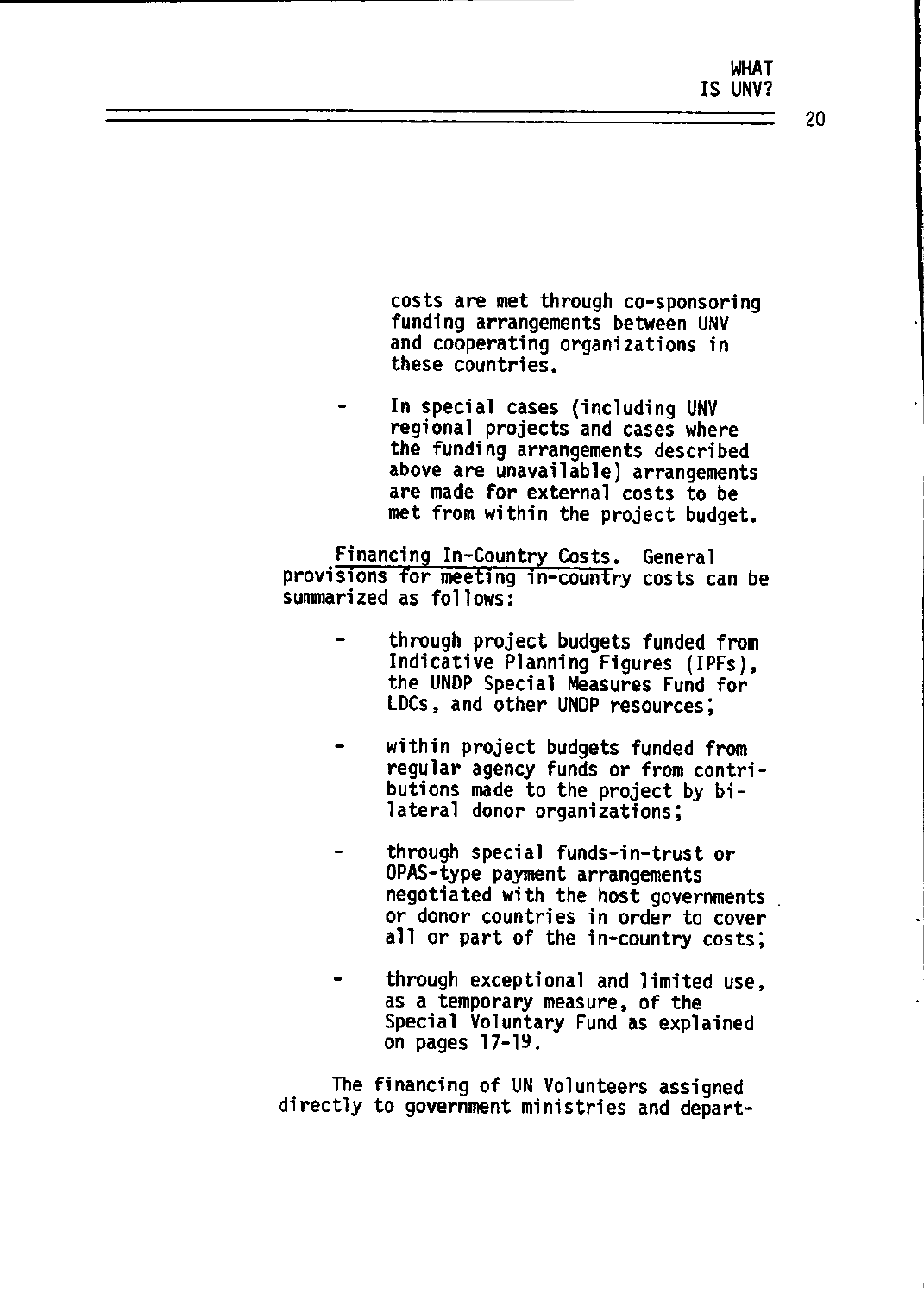ments, or to projects where no specific<br>funding provision had initially been made for UN Volunteers, generally involves one of the following procedures:

- earmarking !PF or related resources in order to establish special UNV umbrella or sectoral support projects; funding provisions are made within the project documents to cover the volunteers' in-country costs and other components, such as equipment;
- in the case of OPAS-type assignments of UN Volunteers directly to govern- **ment services and ministries~**  arranging for host governments to of in-country costs, the local salary<br>equivalent of the posts filled by<br>the UN Volunteers; the government<br>cash contribution in this case could be sufficient to cover either part or all of the in-country costs;
- arranging for and utilizing government funds-in-trust and cash counterpart contributions to establish special UNV umbrella or sectoral support projects as indicated above.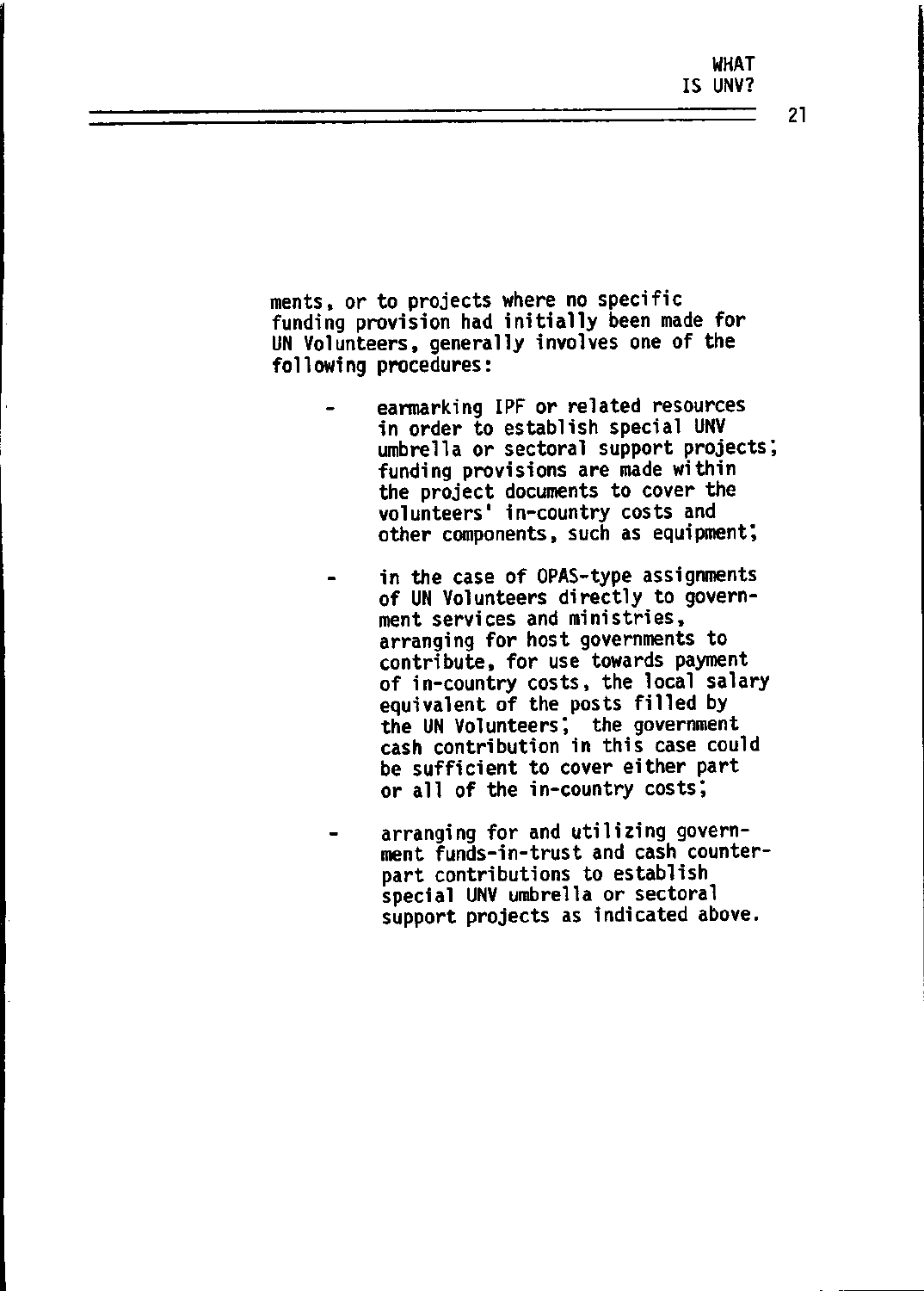UNV'S GROWTH, CURRENT SITUATION AND FUTURE

PROGRAMME **GROWTH** With about forty-one UN Volunteers in the field by January 1972, the number rose slowly to 283 by August 1977. Thereafter, UNV has witnessed an unprecedented expansion of its activities in terms of the number of volunteers in the field, the number of countries in which UN Volunteers are· being used, the diversity of volunteers' nationalities, the development of DDS and youth activities, and the consolidation of procedures for the programming and delivery of the services of UN Volunteers. The following points serve as indicators of the programme's development: as a result of the greater awareness and increasing use of UN Volunteers, the overall level of requests from developing countries ficantly and currently remains high: by mid-1980, the number of UN Volunteers in the field had risen to 800,<br>representing some seventy-five different nationalities and serving<br>in over eighty developing countries and territories in Africa, Asia and the Pacific, Latin America and the Caribbean, and Western Asia; a large proportion - over seventy- five percent by June 1980 - of the total number of UN Volunteers consists of volunteers who are themselves nationals of developing<br>countries. This constitutes a concrete expression of one of the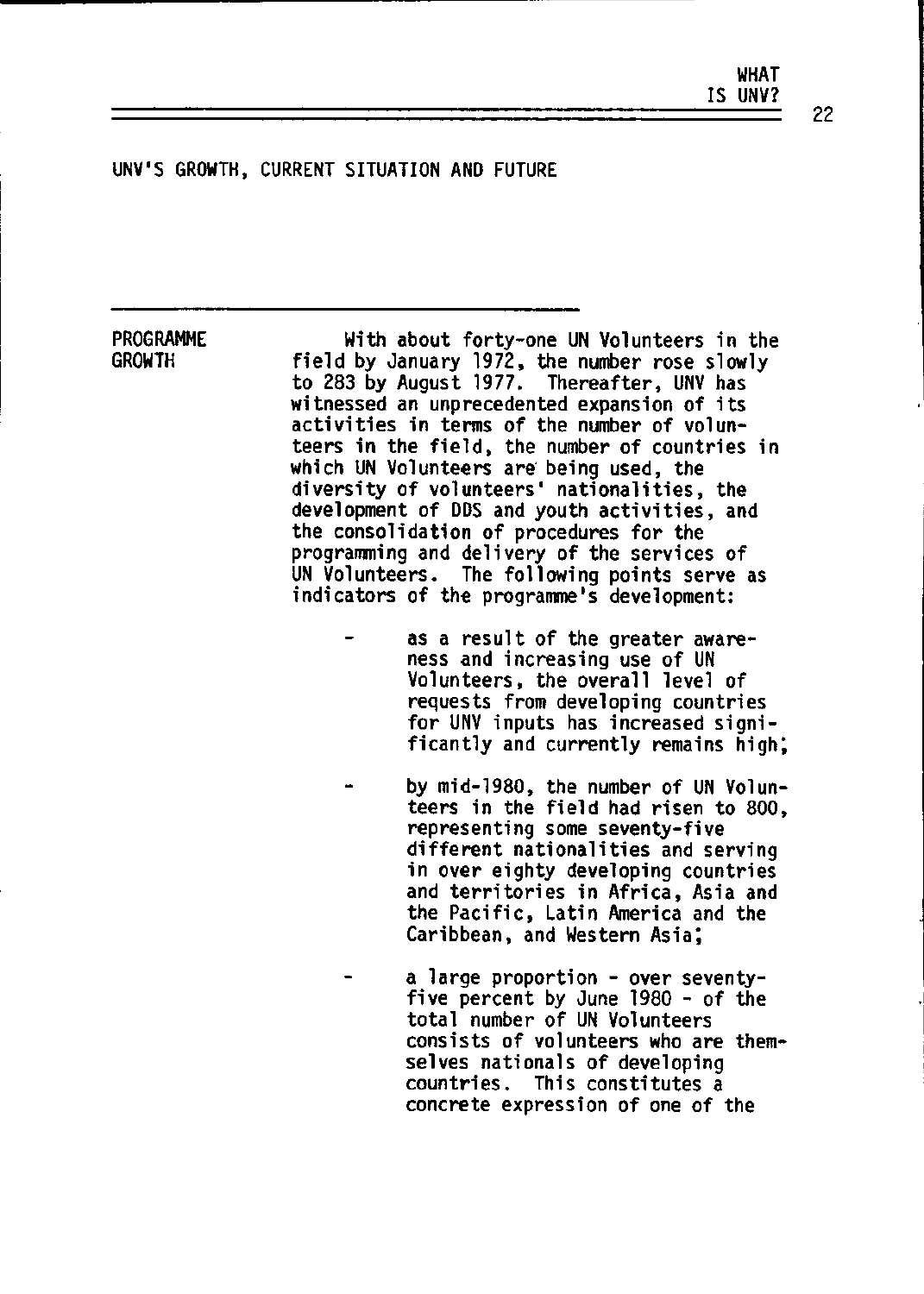practical aspects of technical cooperation among developing countries (TCDC);

- since UNV began operations in 1971, over seventy percent of all UNV assignments have been in the Least Developed and Newly Independent **Countries;**
- to meet the rising level of requests, UNV has built and maintains an active roster of some 1500 candidates.

THE FUTURE Having attained in June 1979 - ahead of schedule - the target level of assistance set by the General Assembly of 500 volunteers in the field, UNV is now moving towards a new assistance target. The UNDP Governing Council and the UN General Assembly have recommended a higher level of UNV assistance involving some 1000 volunteers in the field by 1983 in order to meet the increasing needs of developing countries for middle and higher level operational expertise.

> While the need continues for sophisticated<br>and high-level specialized expertise - exper-<br>tise predominantly of an "advisory" nature -<br>current experience confirms a growing need in today's technical cooperation programmes for UNV-type expertise. Such expertise is not necessarily "advisory" nor is it that of the traditional expert; it is instead "operational" at the middle and upper-levels, involving

23

WHAT IS UNV?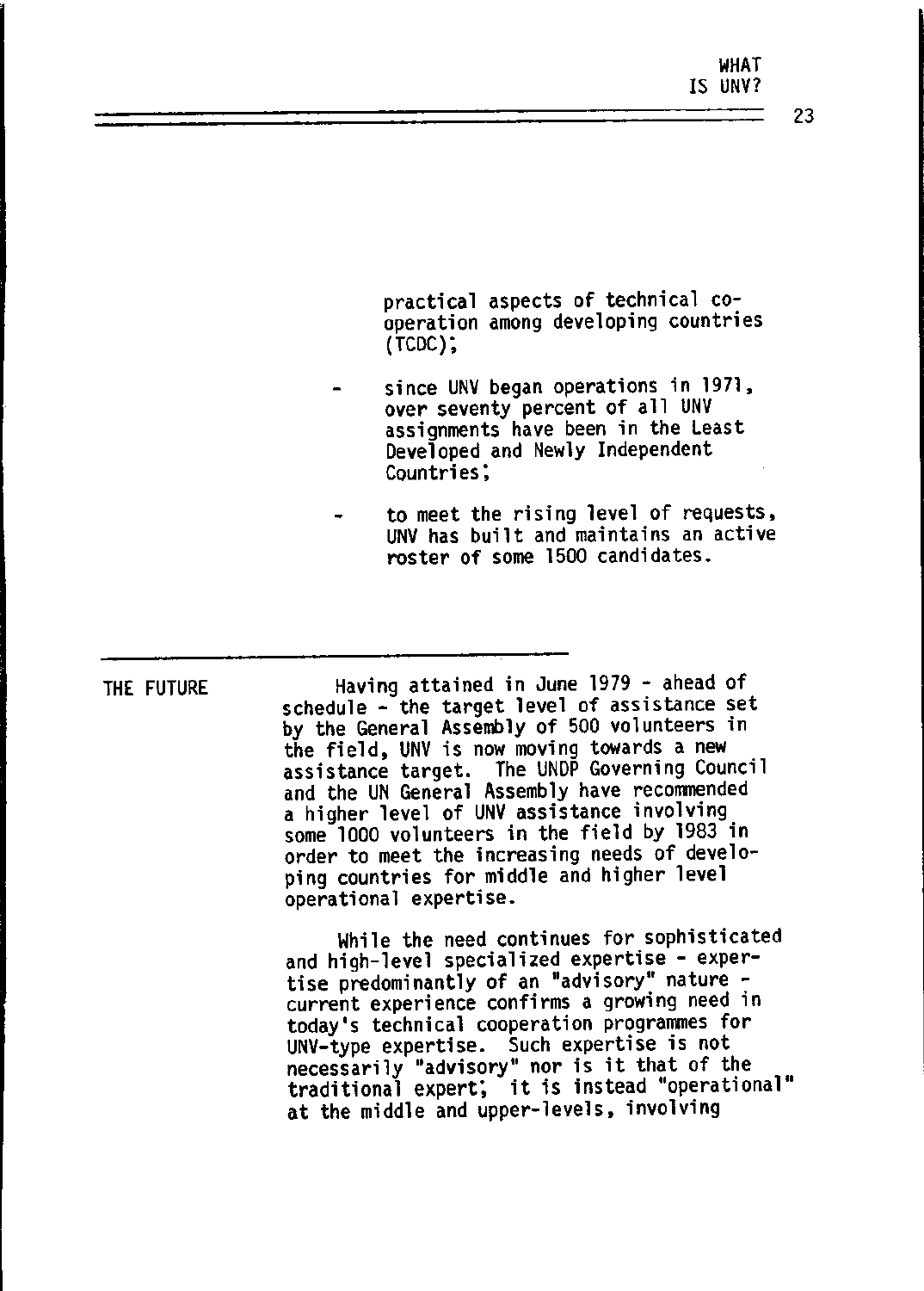technical assistance manpower willing to share its experience at the working level as operational experts. Such operational experts are able to work and live where they are most needed. They are, furthermore, generally willing to experience the difficulties encountered by the national counterparts themselves because of insufficient economic and administrative infrastructures. Herein lies the particular relevance of UNV's technical personnel assistance.

For further information, please contact:

United Nations Volunteers Palais des Nations CH-1211 Geneva 10 Switzerland

Telephone: (022) 98 58 50 (022) 98 84 00 Telex: 289620 Cable: UNDEVPR0 GENEVA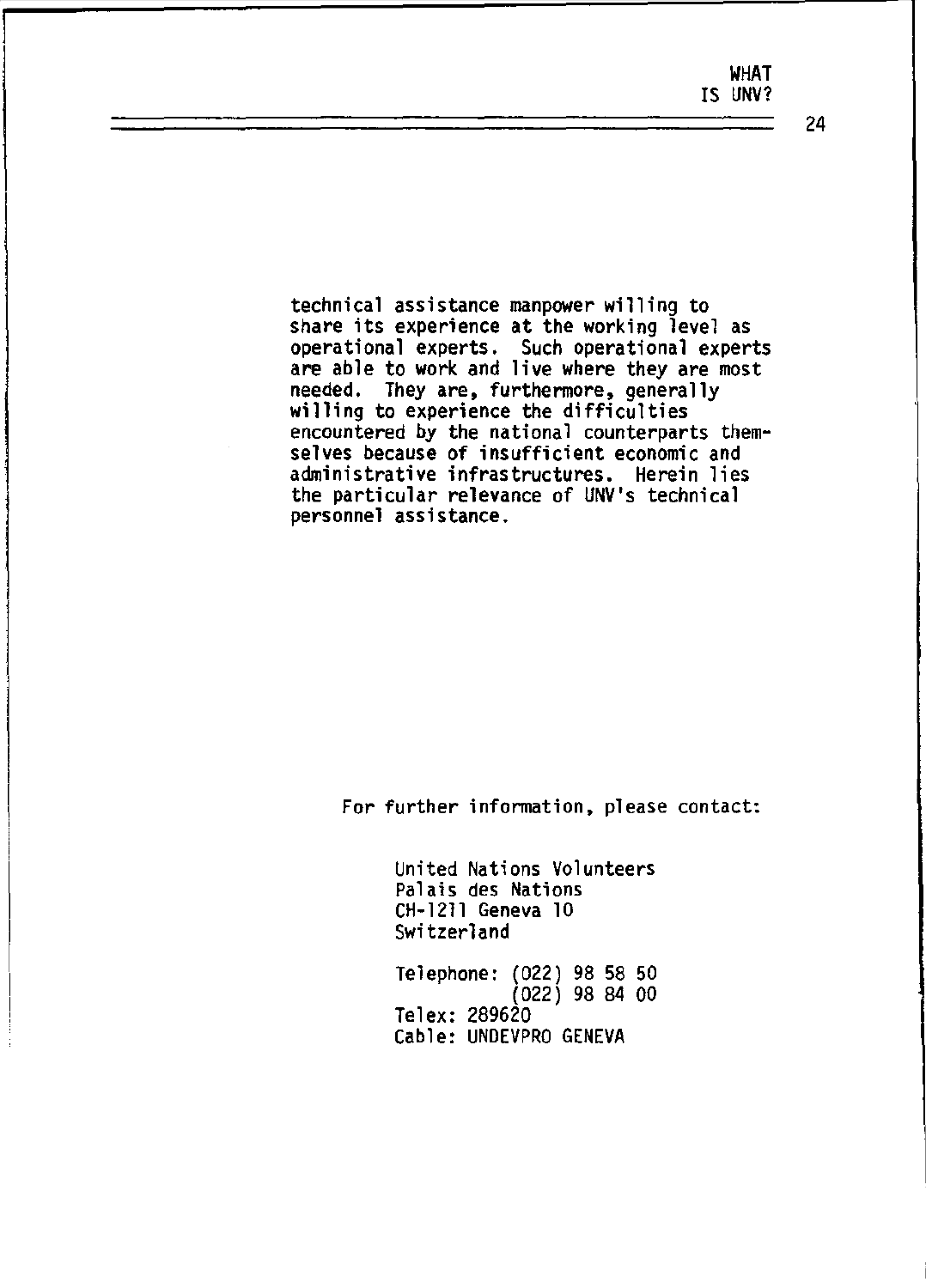### APPENDIX: REPRESENTATIVE LSTING OF UNY PROFESSIONAL ANO FUNCTIONAL CATEGORIES

Accounting Administration Agriculture<br>Agriculture Economy Agricultural Engineering<br>Agricultural Extension Agronomy Air-conditioning/Refrigeration<br>Animal Husbandry Appropriate Technology<br>Audio-visual Arts Business Management<br>Cartography<br>Chemical Engineering Civil Engineering<br>Communication (Radio/TV)<br>Computer Programming/Data Processing Construction Trades (Electricity/Carpentry/<br>- Plumbing)<br>Cooperative Work Dental Technicians Draftsmanship<br>Economics Education (Adult, special, counselling)<br>Electrical Engineering<br>Electronics Entomology Farm Machinery Fisheries Forestry Geology Graphic Design Handicrafts **Horticulture**